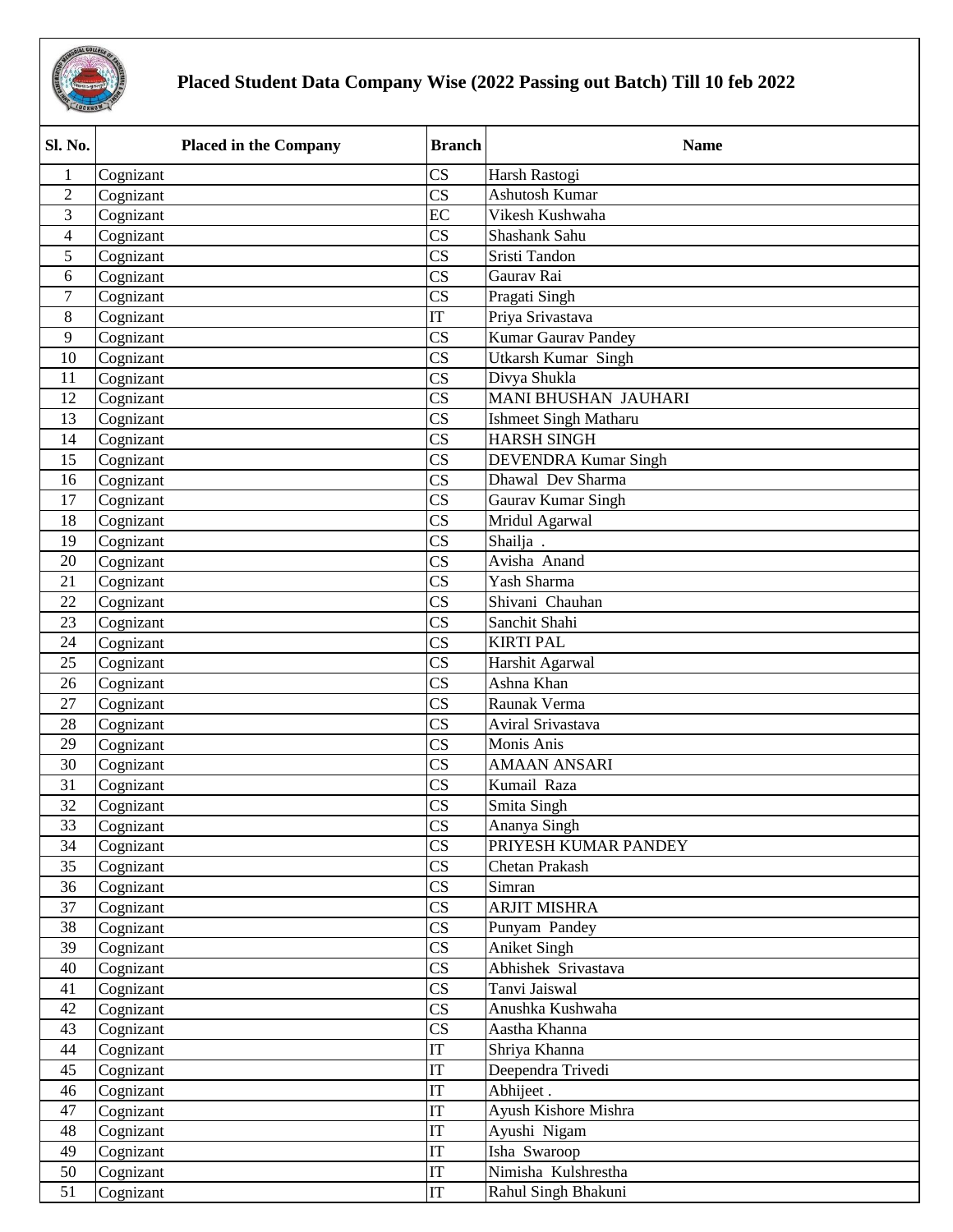| 52       | Cognizant              | IT                     | Jahnvi Chitransh                  |
|----------|------------------------|------------------------|-----------------------------------|
| 53       | Cognizant              | IT                     | Harshit Verma                     |
| 54       | Cognizant              | $\overline{\text{IT}}$ | Prerna Singh                      |
| 55       | Cognizant              | IT                     | Agam Mishra                       |
| 56       | Cognizant              | IT                     | SANDEEP KUMAR VISHWAKARMA         |
| 57       | Cognizant              | $\overline{\text{IT}}$ | Akash Singh                       |
| 58       | Cognizant              | IT                     | Devish.                           |
| 59       | Cognizant              | IT                     | Shivam Pandey                     |
| 60       | Cognizant              | IT                     | apoorv dwivedi                    |
| 61       | Cognizant              | IT                     | Divisha Pathak                    |
| 62       | Cognizant              | $\overline{\text{IT}}$ | Tanishq Gupta                     |
| 63       | Cognizant              | IT                     | Anupam Singh                      |
| 64       | Cognizant              | IT                     | Akanksha Pandey                   |
| 65       | Cognizant              | IT                     | Akanksha Singh                    |
| 66       | Cognizant              | IT                     | Aryama Singh                      |
| 67       | Cognizant              | IT                     | Vikas Agrahari                    |
| 68       | Cognizant              | $\overline{\text{IT}}$ | Vishad Saraswat                   |
| 69       | Cognizant              | IT                     | Bayyana Mahmood                   |
| 70       | Cognizant              | IT                     | Prakhar Singh                     |
| 71       | Cognizant              | IT                     | Saloni Misra                      |
| 72       | Cognizant              | $\overline{\text{IT}}$ | Ekta Verma                        |
| 73       | Cognizant              | IT                     | RISHABH SHUKLA                    |
| 74       | Cognizant              | EC                     | <b>Hemant Jaiswal</b>             |
| 75       | Cognizant              | EC                     | Vishal kumar Choudary             |
| 76       | Cognizant              | EC                     | Shivangi Srivastav                |
| 77       | Cognizant              | EC                     | PRAFUL SINGHAL                    |
| 78       | Cognizant              | EC                     | Shivangi Srivastava               |
| 79       | Cognizant              | $\overline{EC}$        | Pratham Singh                     |
| 80       | Cognizant              | EC                     | Isha Srivastava                   |
| 81       | Cognizant              | EC                     | Anupama Yadav                     |
| 82       | Cognizant              | EC                     | Shreya Singh                      |
| 83       | Cognizant              | EC                     | Akshita yadav                     |
| 84       | Cognizant              | EC                     | Ayush Sharma                      |
| 85       | Cognizant              | EC                     | Rupa Banerjee                     |
| 86       | Cognizant              | EC                     | Mansi Khare                       |
| 87       | Cognizant              | $\overline{EC}$        | Garima Pathak                     |
| 88       | Cognizant              | EC                     | Rishi Tiwari                      |
| 89       | Cognizant              | EC                     | Shagun Singh                      |
| 90       | Cognizant              | $\overline{EC}$        | Rishita Srivastava                |
| 91       | Cognizant              | EC                     | Neda Jamal                        |
| 92       | Cognizant              | EC                     | Mohd Murtuza Hussain              |
| 93       | Cognizant              | EC                     | Simran Singh                      |
| 94<br>95 | Cognizant<br>Cognizant | EC<br>EC               | Farheen Fatima<br>Dhananjay Yadav |
| 96       |                        | EC                     | Neelmani Rao                      |
| 97       | Cognizant<br>Cognizant | EC                     | Sourabh Singh                     |
| 98       | Cognizant              | EC                     | Sparshi Gupta                     |
| 99       | Cognizant              | EC                     | Namrata Singh Singh               |
| 100      | Cognizant              | EC                     | Arundhati Rajendran               |
| 101      | Cognizant              | EC                     | Mansi Sahu                        |
| 102      | Cognizant              | EC                     | ANUSHKA SINGH SOLANKI             |
| 103      | Cognizant              | EC                     | Ayush Srivastava                  |
| 104      | Cognizant              | $\overline{EC}$        | Malvika.                          |
| 105      | Cognizant              | EC                     | Abhijeet Kumar Singh              |
| 106      | Cognizant              | EC                     | Ayushi Pandey                     |
| 107      | Cognizant              | EC                     | Harshit Upadhyay                  |
| 108      | Cognizant              | EC                     | Ayushya Tripathi                  |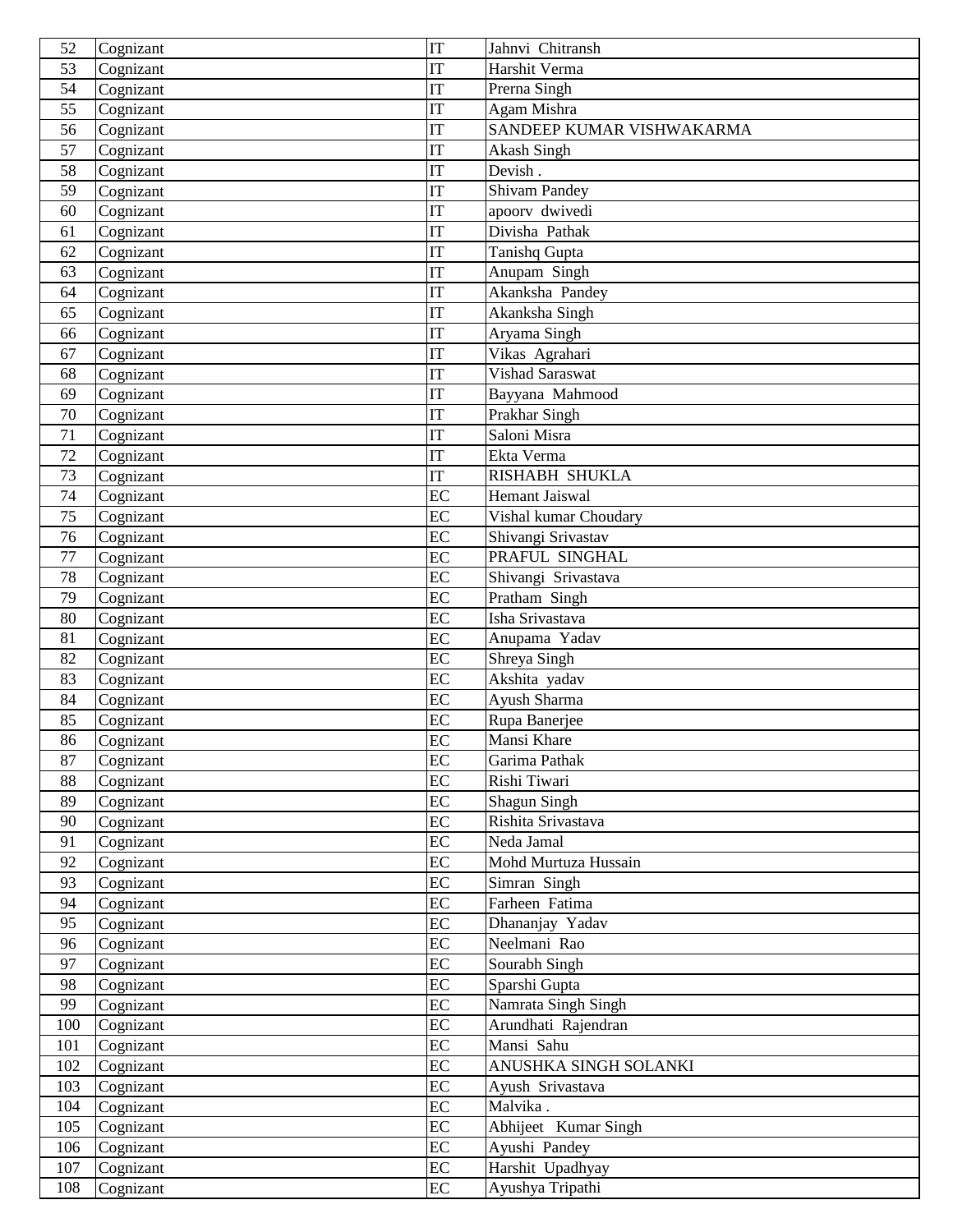| 109        | Cognizant              | EN                       | <b>Ankit Pandey</b>                |
|------------|------------------------|--------------------------|------------------------------------|
| 110        | Cognizant              | EN                       | Gargi Dubey                        |
| 111        | Cognizant              | EN                       | darshika gupta                     |
| 112        | Cognizant              | EE                       | Faizal Khan                        |
| 113        | Cognizant              | EE                       | Yash Verma                         |
| 114        | Cognizant              | EE                       | Antra Pal                          |
| 115        | Cognizant              | EE                       | PRIYESH Singh Rathore              |
| 116        | Cognizant              | EE                       | Prakhar Kumar                      |
| 117        | Cognizant              | EE                       | Tushar Mishra                      |
| 118        | Cognizant              | EE                       | Akshat Jain                        |
| 119        | Cognizant              | EE                       | Abhiraj Singh                      |
| 120        | Cognizant              | EE                       | Himanshu                           |
| 121        | Cognizant              | EE                       | Anam Tariq                         |
| 122        | Cognizant              | EE                       | Kirti Verma                        |
| 123        | Cognizant              | EE                       | Kanchan Singh                      |
| 124        | Cognizant              | EE                       | Chaitanya Verma                    |
| 125        | Cognizant              | EE                       | Mansi Srivastava                   |
| 126        | Cognizant              | EE                       | Adiba Aftab                        |
| 127        | Cognizant              | EE                       | Yashaswani srivastava              |
| 128        | Cognizant              | EE                       | Samresh pratap Singh               |
| 129        | Cognizant              | EE                       | Charu Singh                        |
| 130        | Cognizant              | EE                       | <b>ANKIT RAI</b>                   |
| 131        | Cognizant              | <b>CE</b>                | Palash Jaiswal                     |
| 132        | Cognizant              | ME                       | Maaz Ahmad                         |
| 133        | Cognizant              | <b>ME</b>                | Saurabh Kumar                      |
| 134        | Cognizant              | <b>ME</b>                | Yogendrra Kumar                    |
| 135        | Cognizant              | <b>ME</b>                | Amritesh Deo pandey                |
| 136        | Cognizant              | <b>ME</b>                | Amir Afaque Khan                   |
| 137        | Cognizant              | <b>ME</b>                | Yash Kumar                         |
| 138        | Cognizant              | <b>ME</b>                | <b>Utkarsh Kumar Singh</b>         |
| 139        | Cognizant              | <b>ME</b>                | Mohd Ayan Ashraf                   |
| 140        | Cognizant              | <b>ME</b><br><b>ME</b>   | Atul Jhode                         |
| 141<br>142 | Cognizant              | <b>MCA</b>               | Devashish Agarwal<br>Ishita Shukla |
| 143        | Cognizant              |                          | Shivangi bhatnagar                 |
| 144        | Cognizant<br>Cognizant | <b>MCA</b><br><b>MCA</b> | vineet pratap singh                |
| 145        | Cognizant              | <b>MCA</b>               | Ananya Srivastava                  |
| 146        | Cognizant              | <b>MCA</b>               | Muskan Yadav                       |
| 147        | Cognizant              | $\overline{\text{CS}}$   | Sankalp Srivastava                 |
| 148        | Cognizant              | $\overline{\text{CS}}$   | Dhruv Agarwal                      |
| 149        | Cognizant              | $\overline{\text{CS}}$   | Saumya Singh                       |
| 150        | Cognizant              | $\overline{\text{CS}}$   | Amerendra Kumar                    |
| 151        | Cognizant              | $\overline{\text{CS}}$   | Jacob Thomas                       |
| 152        | Cognizant              | $\overline{\text{CS}}$   | Prakash Gupta                      |
| 153        | Cognizant              | $\overline{\text{IT}}$   | Tarushi Bhandari                   |
| 154        | Cognizant              | $\overline{\text{CS}}$   | Hrithik Joshi                      |
| 155        | Cognizant              | IT                       | Aayushi Yadav                      |
| 156        | Cognizant              | IT                       | Raj Singh                          |
| 157        | Cognizant              | IT                       | Ankit Atrey                        |
| 158        | Cognizant              | $\overline{\text{IT}}$   | Kaushal Pandey                     |
| 159        | Cognizant              | $\overline{\text{CS}}$   | Sudhanshu Singh                    |
| 160        | Cognizant              | $\overline{\text{CS}}$   | Ahsan Quadri                       |
| 161        | Cognizant              | IT                       | Ananya Singh                       |
| 162        | Cognizant              | EC                       | Sumit Tiwari                       |
| 163        | Cognizant              | $\overline{\text{CS}}$   | Shivam Kumar Singh                 |
| 164        | Cognizant              | IT                       | Parth Shreshtha                    |
| 165        | Cognizant              | IT                       | Kajal Sharma                       |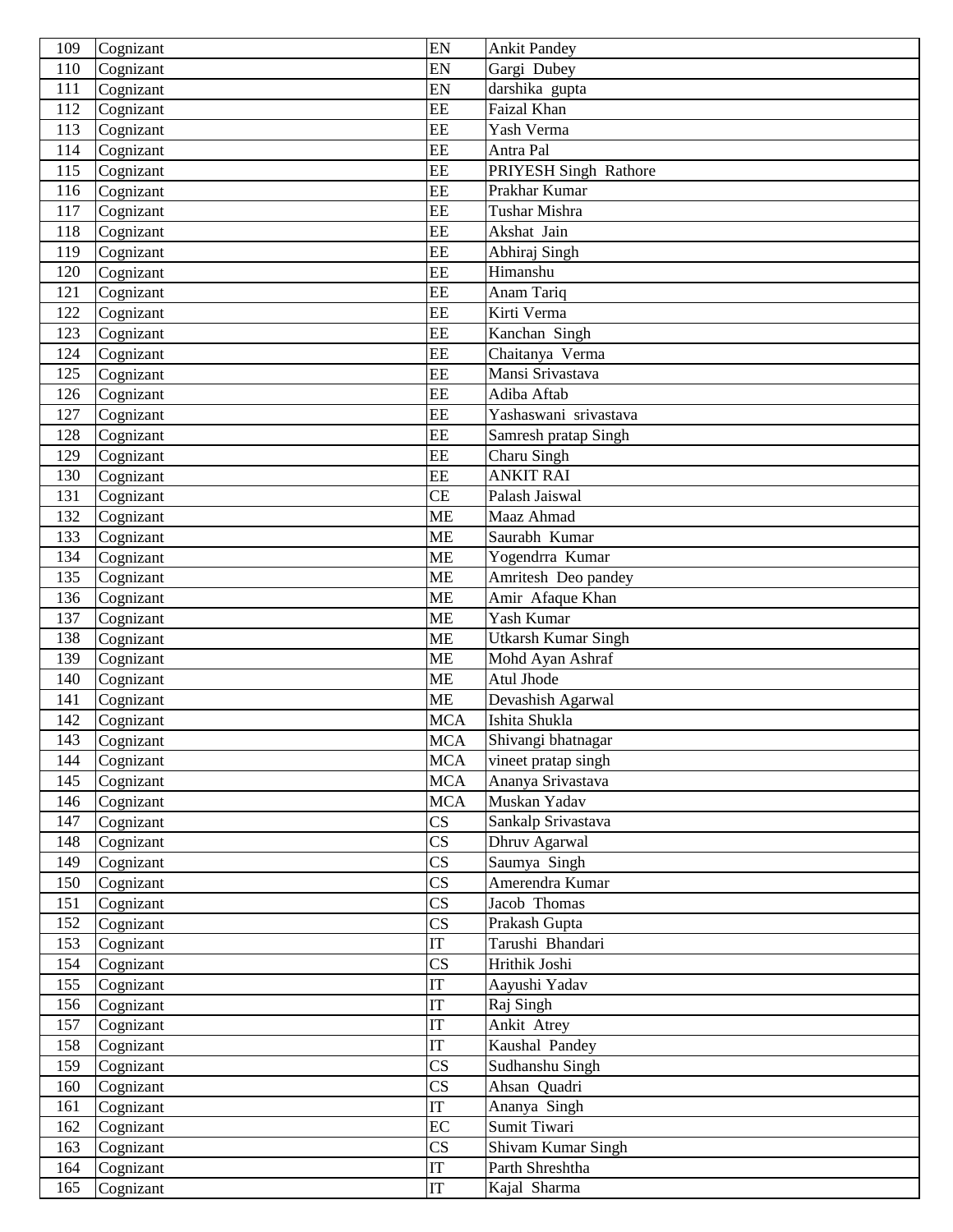| 166        | Infosys                          | $\overline{\text{CS}}$                           | Shashank Tandon                   |
|------------|----------------------------------|--------------------------------------------------|-----------------------------------|
| 167        | Infosys                          | $\overline{\text{CS}}$                           | Shashank Sahu                     |
| 168        | <b>Infosys</b>                   | $\overline{\text{CS}}$                           | Gaurav Rai                        |
| 169        | Infosys                          | $\overline{\text{CS}}$                           | <b>Utkarsh Kumar Singh</b>        |
| 170        | Infosys                          | EC                                               | Harsh Gupta                       |
| 171        | Infosys                          | $\overline{\text{CS}}$                           | Kumar Gaurav Pandey               |
| 172        | Accolite Digital                 | $\overline{\text{CS}}$                           | <b>Abhishek Srivastava</b>        |
| 173        | <b>KIDBIT</b>                    | EC                                               | Riya Tiwari                       |
| 174        | <b>Paytm Services</b>            | $\overline{\text{CS}}$                           | Abhishek Srivastava               |
| 175        | <b>Paytm Services</b>            | $\overline{\text{CS}}$                           | Suryansh Singh                    |
| 176        | <b>Paytm Services</b>            | $\overline{\text{CS}}$                           | <b>ARJIT MISHRA</b>               |
| 177        | Paytm Services                   | $\overline{\text{CS}}$                           | Swati Verma                       |
| 178        | Paytm Services                   | $\overline{\text{CS}}$                           | Pragati Singh                     |
| 179        | <b>Paytm Services</b>            | $\overline{\text{CS}}$                           | Sristi Tandon                     |
| 180        | <b>Paytm Services</b>            | $\overline{\text{CS}}$                           | Sankalp Srivastava                |
| 181        | <b>Paytm Services</b>            | $\overline{\text{CS}}$                           | <b>Utkarsh Kumar Singh</b>        |
| 182        | <b>Paytm Services</b>            | <b>IT</b>                                        | Osho Pandey                       |
| 183        | <b>Paytm Services</b>            | IT                                               | Aditya Tripathi                   |
| 184        | Paytm Services                   | IT                                               | Harshita                          |
| 185        | Paytm Services                   | <b>IT</b>                                        | Sakshi Singh Tomer                |
| 186        | <b>Paytm Services</b>            | IT                                               | Ananya Maurya                     |
| 187        | <b>Paytm Services</b>            | IT                                               | Abhijeet                          |
| 188        | Paytm Services                   | <b>IT</b>                                        | Shreeyukta                        |
| 189        | Paytm Services                   | EC                                               | Gautam Wadhwani                   |
| 190        | <b>SAP Labs</b>                  | $\overline{\text{CS}}$                           | Dhruv Agarwal                     |
| 191        | <b>SAP Labs</b>                  | $\overline{\text{CS}}$                           | Simran                            |
| 192        | <b>SAP Labs</b>                  | IT                                               | <b>Shagun Singh</b>               |
| 193        | <b>SAP Labs</b>                  | <b>IT</b>                                        | Aditya Tripathi                   |
| 194        | <b>Tata Consultancy Services</b> | IT                                               | Shagun Singh                      |
| 195        | <b>Mphasis</b>                   | $\overline{\text{CS}}$                           | Aastha Khanna                     |
| 196        | <b>Mphasis</b>                   | $\overline{\text{CS}}$                           |                                   |
|            | <b>Mphasis</b>                   | $\overline{\text{CS}}$                           | Aditya Richhariya<br>Ahsan Quadri |
| 197<br>198 | <b>Mphasis</b>                   | $\overline{\text{CS}}$                           | Akshay Shukla                     |
| 199        | <b>Mphasis</b>                   | $\overline{\text{CS}}$                           | <b>Amit Pandey</b>                |
| 200        |                                  |                                                  | Ashna Khan                        |
| 201        | <b>Mphasis</b><br><b>Mphasis</b> | CS<br>$\overline{\text{CS}}$                     | Aviral Srivastava                 |
| 202        | <b>Mphasis</b>                   | $\overline{\text{CS}}$                           | Avisha Anand                      |
| 203        | <b>Mphasis</b>                   | $\overline{\text{CS}}$                           | Ayush Patel                       |
| 204        | <b>Mphasis</b>                   | $\overline{\text{CS}}$                           | Dhawal Dev Sharma                 |
|            |                                  | $\overline{\text{CS}}$                           |                                   |
| 205<br>206 | <b>Mphasis</b><br>Mphasis        | $\overline{\text{CS}}$                           | Divya Shukla<br>Harshit Agarwal   |
| 207        | <b>Mphasis</b>                   | $\overline{\text{CS}}$                           | Hrithik Joshi                     |
| 208        | <b>Mphasis</b>                   | $\overline{\text{CS}}$                           | Insha Siddiqui                    |
| 209        |                                  | $\overline{\text{CS}}$                           | Ishaan Jaiswal                    |
| 210        | <b>Mphasis</b><br><b>Mphasis</b> | $\overline{\text{CS}}$                           | Ishika Singh                      |
| 211        | <b>Mphasis</b>                   | $\overline{\text{CS}}$                           | Kumail Raza                       |
| 212        | <b>Mphasis</b>                   | $\overline{\text{CS}}$                           | MANI BHUSHAN JAUHARI              |
| 213        |                                  | $\overline{\text{CS}}$                           |                                   |
|            | <b>Mphasis</b>                   |                                                  | Metali Thareja                    |
| 214        | <b>Mphasis</b>                   | $\overline{\text{CS}}$<br>$\overline{\text{CS}}$ | <b>MOHD TAUSEEF</b>               |
| 215        | <b>Mphasis</b>                   |                                                  | Monis Anis                        |
| 216        | <b>Mphasis</b>                   | $\overline{\text{CS}}$                           | Mridul Agarwal                    |
| 217        | <b>Mphasis</b>                   | $\overline{\text{CS}}$                           | PRIYESH KUMAR PANDEY              |
| 218        | <b>Mphasis</b>                   | $\overline{\text{CS}}$                           | Punyam Pandey                     |
| 219        | <b>Mphasis</b>                   | $\overline{\text{CS}}$                           | Rishabh Gautam                    |
| 220        | <b>Mphasis</b>                   | $\overline{\text{CS}}$                           | Saumya Singh                      |
| 221        | <b>Mphasis</b>                   | $\overline{\text{CS}}$                           | Shailja.                          |
| 222        | <b>Mphasis</b>                   | $\mathbf{C}\mathbf{S}$                           | Shivam Singh Maurya               |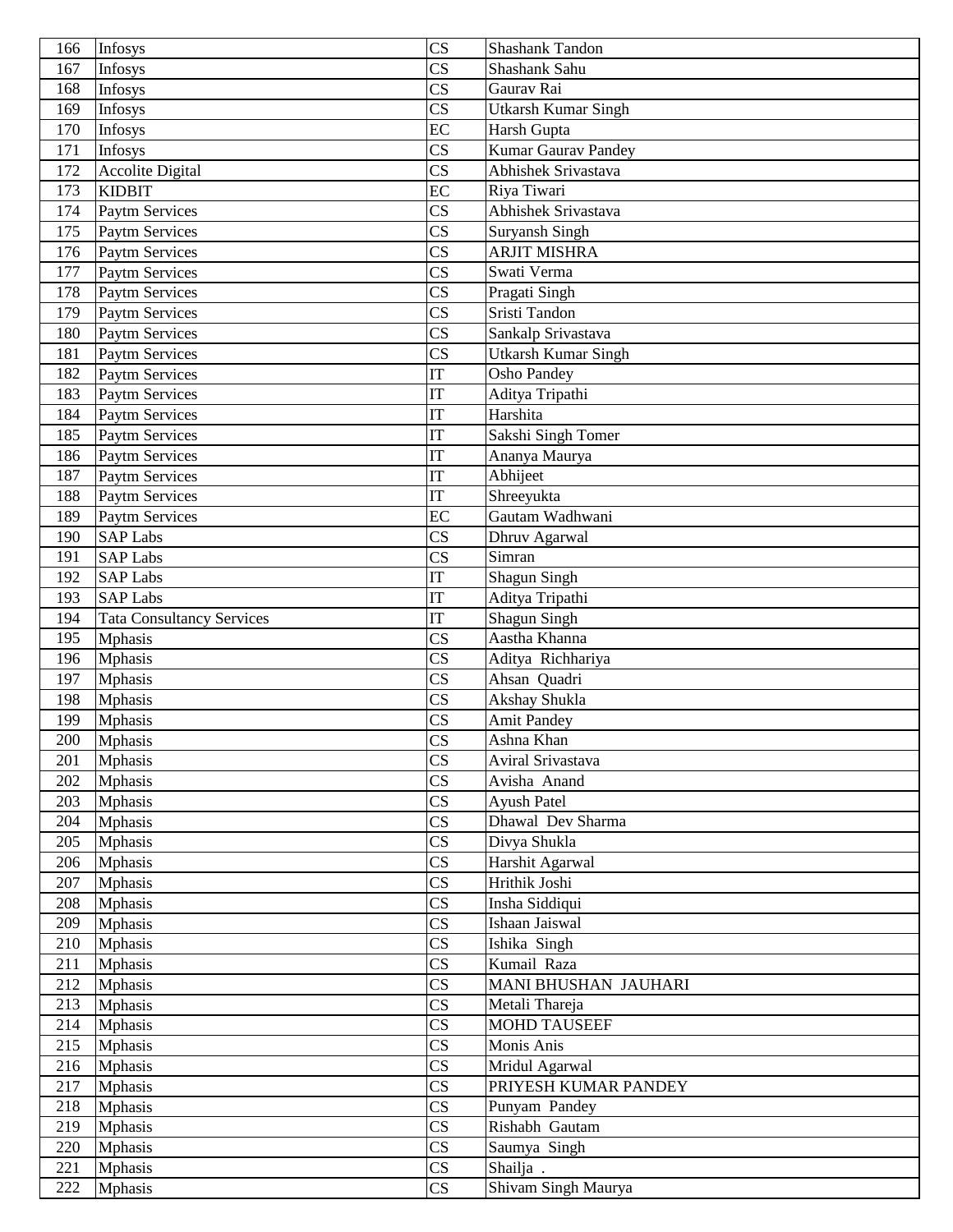| 223 | <b>Mphasis</b> | $\overline{\text{CS}}$ | Siddhant Bajpai       |
|-----|----------------|------------------------|-----------------------|
| 224 | <b>Mphasis</b> | $\overline{\text{CS}}$ | Smita Singh           |
| 225 | <b>Mphasis</b> | $\overline{\text{CS}}$ | Sudhanshu Singh       |
| 226 | <b>Mphasis</b> | $\overline{\text{CS}}$ | Tanvi Jaiswal         |
| 227 | <b>Mphasis</b> | $\overline{\text{CS}}$ | Vikas Kumar           |
| 228 | <b>Mphasis</b> | $\overline{\text{CS}}$ | Yashi Pandey          |
| 229 | <b>Mphasis</b> | IT                     | Aayera Ahmad          |
| 230 | <b>Mphasis</b> | <b>IT</b>              | Aayushi Yadav         |
| 231 | <b>Mphasis</b> | IT                     | Agam Mishra           |
| 232 | <b>Mphasis</b> | IT                     | Akash Singh           |
| 233 | <b>Mphasis</b> | IT                     | <b>Ankit Atrey</b>    |
| 234 | <b>Mphasis</b> | IT                     | apoorv dwivedi        |
| 235 | <b>Mphasis</b> | $\overline{\text{IT}}$ | Apoorv Tewari         |
| 236 | <b>Mphasis</b> | IT                     | Arshiya Raza          |
| 237 | <b>Mphasis</b> | <b>IT</b>              | Ayushi Nigam          |
| 238 | <b>Mphasis</b> | IT                     | Bayyana Mahmood       |
| 239 | <b>Mphasis</b> | IT                     | Devish.               |
| 240 | <b>Mphasis</b> | IT                     | Divisha Pathak        |
| 241 | <b>Mphasis</b> | IT                     | Harsh Sharma          |
| 242 | <b>Mphasis</b> | IT                     | Harshit Verma         |
| 243 | <b>Mphasis</b> | IT                     | Isha Swaroop          |
| 244 | <b>Mphasis</b> | IT                     | Parth Shreshtha       |
| 245 | <b>Mphasis</b> | IT                     | Pranjal Tripathi      |
| 246 | Mphasis        | IT                     | Prerna Singh          |
| 247 | <b>Mphasis</b> | IT                     | Raj Singh             |
| 248 | <b>Mphasis</b> | IT                     | Ramkrishna Ojha       |
| 249 | <b>Mphasis</b> | IT                     | <b>RISHABH SHUKLA</b> |
| 250 | <b>Mphasis</b> | IT                     | <b>SAKSHAM SHUKLA</b> |
| 251 | <b>Mphasis</b> | IT                     | Saloni Misra          |
| 252 | <b>Mphasis</b> | IT                     | Sankalp Srivastava    |
| 253 | <b>Mphasis</b> | IT                     | <b>Shivam Pandey</b>  |
| 254 | <b>Mphasis</b> | IT                     | Saurabh Maurya        |
| 255 | <b>Mphasis</b> | IT                     | Srasti Verma          |
| 256 | <b>Mphasis</b> | IT                     | Simran Kaur           |
| 257 | <b>Mphasis</b> | IT                     | Sushma Singh          |
| 258 | <b>Mphasis</b> | IT                     | Tarushi Bhandari      |
| 259 | <b>Mphasis</b> | IT                     | Vishad Saraswat       |
| 260 | <b>Mphasis</b> | $\overline{EC}$        | Abhilasha Verma       |
| 261 | <b>Mphasis</b> | EC                     | Ananya Shukla         |
| 262 | <b>Mphasis</b> | EC                     | Ayush Sharma          |
| 263 | <b>Mphasis</b> | EC                     | Mansi Sahu            |
| 264 | <b>Mphasis</b> | EC                     | Neda Jamal            |
| 265 | <b>Mphasis</b> | EC                     | Neelmani Rao          |
| 266 | <b>Mphasis</b> | EC                     | Ojasvika Mishra       |
| 267 | <b>Mphasis</b> | EC                     | PRAFUL SINGHAL        |
| 268 | <b>Mphasis</b> | EC                     | Prathmesh Upadhyay    |
| 269 | <b>Mphasis</b> | $\overline{EC}$        | Rishi Tiwari          |
| 270 | <b>Mphasis</b> | EC                     | Sejal Shukla          |
| 271 | <b>Mphasis</b> | EC                     | Shruti Srivastava     |
| 272 | <b>Mphasis</b> | EC                     | Shubham Sharma        |
| 273 | <b>Mphasis</b> | EC                     | Simran Singh          |
| 274 | <b>Mphasis</b> | EC                     | Sparshi Gupta         |
| 275 | <b>Mphasis</b> | EC                     | Vishal Singh          |
| 276 | <b>Mphasis</b> | EC                     | Vishal kumar Choudary |
| 277 | Mobcoder       | $\overline{\text{CS}}$ | Manan Kumar Gupta     |
| 278 | Mobcoder       | $\overline{\text{CS}}$ | Aditi Gupta           |
| 279 | Mobcoder       | IT                     | Sudiksha Khatri       |
|     |                |                        |                       |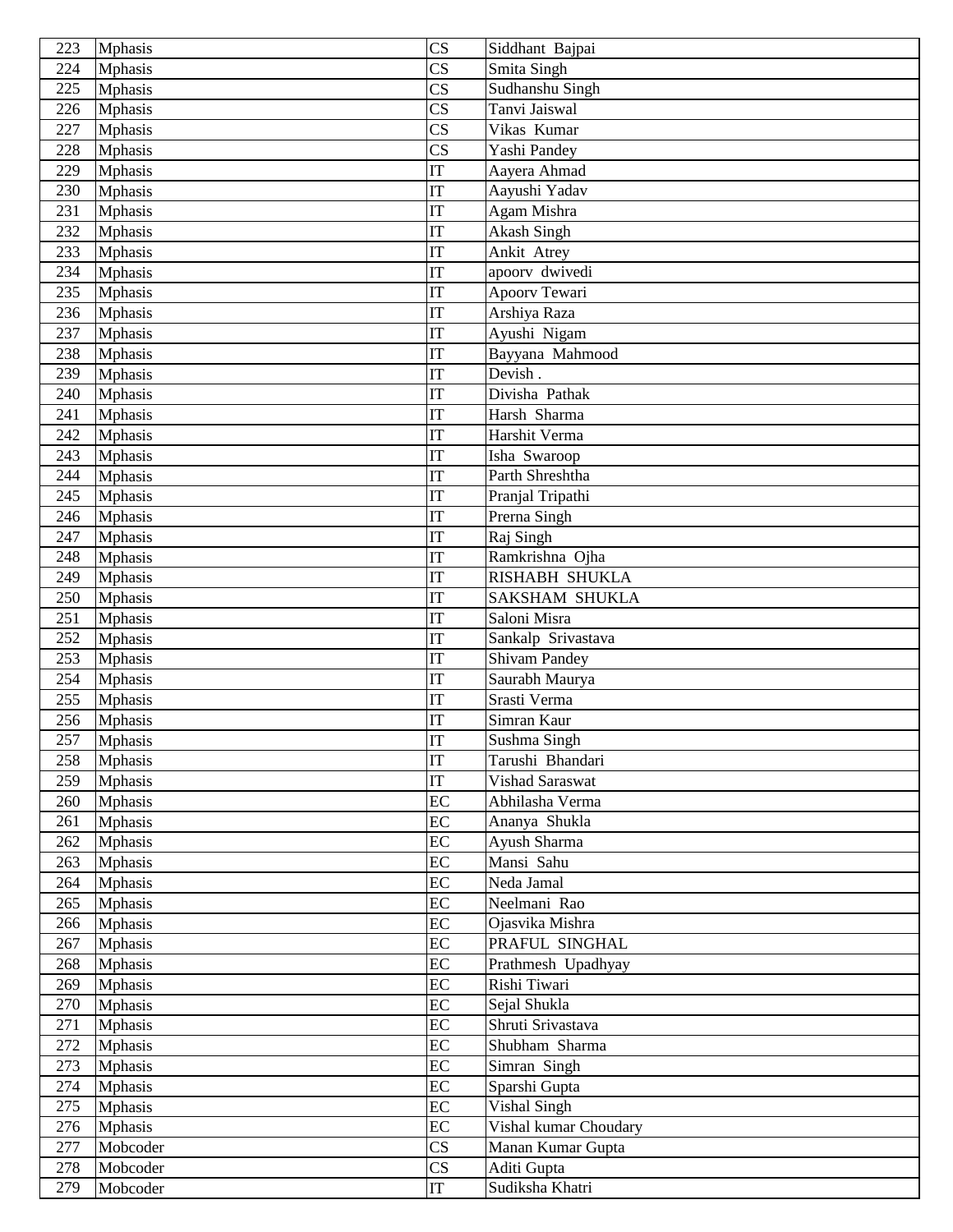| 280 | Mobcoder                    | IT                     | Swati Singh                  |
|-----|-----------------------------|------------------------|------------------------------|
| 281 | Mobcoder                    | EC                     | <b>SAKSHAM SRIVASTAVA</b>    |
| 282 | Mobcoder                    | EC                     | Riya Tiwari                  |
| 283 | Mobcoder                    | IT                     | Aadya Srivastava             |
| 284 | Mobcoder                    | <b>MCA</b>             | AMAN KUMAR SRIVASTAVA        |
| 285 | <b>Cedcoss Technologies</b> | $\overline{\text{CS}}$ | Metali Thareja               |
| 286 | <b>Cedcoss Technologies</b> | $\mathbf{C}\mathbf{S}$ | MANI BHUSHAN JAUHARI         |
| 287 | Cedcoss Technologies        | $\overline{\text{CS}}$ | Sudhanshu Singh              |
| 288 | Cedcoss Technologies        | $\overline{\text{CS}}$ | Rishabh Gautam               |
| 289 | Cedcoss Technologies        | $\overline{\text{CS}}$ | Shivani Chauhan              |
| 290 | Cedcoss Technologies        | $\overline{\text{IT}}$ | Karan Gupta                  |
| 291 | Cedcoss Technologies        | <b>MCA</b>             | AMAN KUMAR SRIVASTAVA        |
| 292 | Cedcoss Technologies        | <b>MCA</b>             | Ravinder Singh               |
| 293 | Cedcoss Technologies        | <b>BCA</b>             | Gargi Chaturvedi             |
| 294 | <b>Tranzita Systems</b>     | $\overline{\text{CS}}$ | Sahil Verma                  |
| 295 | <b>Tranzita Systems</b>     | $\overline{\text{IT}}$ | Pranjal Tripathi             |
| 296 | <b>Tranzita Systems</b>     | EN                     | Akansha Mishra               |
| 297 | <b>GVK EMRI</b>             | <b>ME</b>              | <b>Yadav Vivek Singh</b>     |
| 298 | <b>GVK EMRI</b>             | <b>ME</b>              | Mo Sakib                     |
| 299 | <b>GVK EMRI</b>             | <b>ME</b>              | Abhishek Singh               |
| 300 | <b>GVK EMRI</b>             | <b>ME</b>              | <b>MOHD MAAZ</b>             |
| 301 | <b>GVK EMRI</b>             | <b>ME</b>              | <b>ABHISHEK DWIVEDI</b>      |
| 302 | <b>GVK EMRI</b>             | <b>ME</b>              | Mohd Saif                    |
| 303 | <b>GVK EMRI</b>             | <b>ME</b>              | <b>Abhishek Pandey</b>       |
| 304 | <b>GVK EMRI</b>             | <b>ME</b>              | <b>Chitransh Pandey</b>      |
| 305 | <b>GVK EMRI</b>             | <b>ME</b>              | <b>MOHD TALHA</b>            |
| 306 | <b>GVK EMRI</b>             | <b>ME</b>              | Abdul Samad                  |
| 307 | Wipro Elite NTH             | $\overline{\text{CS}}$ | Saumya Singh                 |
| 308 | Wipro Elite NTH             | $\overline{\text{CS}}$ | <b>Ayush Patel</b>           |
| 309 | Wipro Elite NTH             | $\overline{\text{CS}}$ | Punyam Pandey                |
| 310 | Wipro Elite NTH             | $\overline{\text{CS}}$ | Aditi Gupta                  |
| 311 | Wipro Elite NTH             | $\overline{\text{CS}}$ | <b>HARSH SINGH</b>           |
| 312 | Wipro Elite NTH             | $\overline{\text{CS}}$ | Prakash Gupta                |
| 313 | Wipro Elite NTH             | $\overline{\text{CS}}$ | Anushka Kushwaha             |
| 314 | Wipro Elite NTH             | CS                     | Aditya Richhariya            |
| 315 | Wipro Elite NTH             | $\overline{\text{CS}}$ | Jacob Thomas                 |
| 316 | Wipro Elite NTH             | $\overline{\text{CS}}$ | Ishika Singh                 |
| 317 | Wipro Elite NTH             | $\overline{\text{CS}}$ | Yash Sharma                  |
| 318 | Wipro Elite NTH             | $\mathbf{C}\mathbf{S}$ | Dhawal Dev Sharma            |
| 319 | Wipro Elite NTH             | $\mathbf{C}\mathbf{S}$ | <b>Ishmeet Singh Matharu</b> |
| 320 | Wipro Elite NTH             | $\overline{\text{CS}}$ | Anupam Kumar Maurya          |
| 321 | Wipro Elite NTH             | $\overline{\text{CS}}$ | Harsh Kumar                  |
| 322 | Wipro Elite NTH             | $\overline{\text{CS}}$ | Abhijeet Singh               |
| 323 | Wipro Elite NTH             | $\overline{\text{CS}}$ | Sudhanshu Singh              |
| 324 | Wipro Elite NTH             | $\overline{\text{CS}}$ | PRASHANT PRAJAPATI           |
| 325 | Wipro Elite NTH             | $\overline{\text{CS}}$ | Shivani Chauhan              |
| 326 | Wipro Elite NTH             | $\overline{\text{CS}}$ | PRIYESH KUMAR PANDEY         |
| 327 | Wipro Elite NTH             | $\overline{\text{CS}}$ | Sajal Maurya                 |
| 328 | Wipro Elite NTH             | $\overline{\text{CS}}$ | Harshit Agarwal              |
| 329 | Wipro Elite NTH             | $\overline{\text{CS}}$ | Ishaan Jaiswal               |
| 330 | Wipro Elite NTH             | $\overline{\text{CS}}$ | Ashna Khan                   |
| 331 | Wipro Elite NTH             | $\overline{\text{CS}}$ | Gaurav Kumar Singh           |
| 332 | Wipro Elite NTH             | $\overline{\text{CS}}$ | Kumail Raza                  |
| 333 | Wipro Elite NTH             | $\overline{\text{CS}}$ | Mridul Agarwal               |
| 334 | Wipro Elite NTH             | $\overline{\text{CS}}$ | Akshay Shukla                |
| 335 | Wipro Elite NTH             | $\mathbf{C}\mathbf{S}$ | Shivam Singh Maurya          |
| 336 | Wipro Elite NTH             | CS                     | Aditya Upadhyaya             |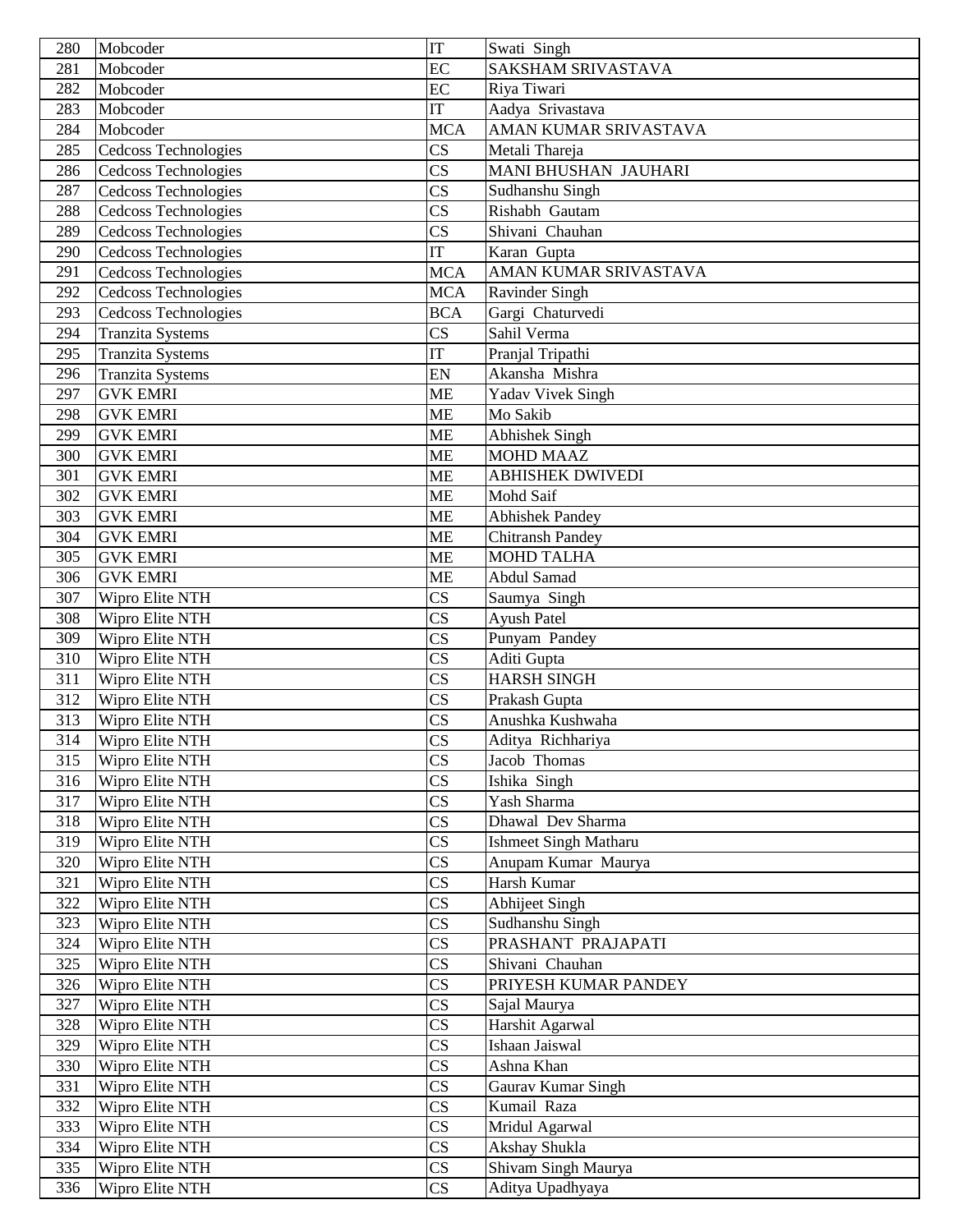| 337        | Wipro Elite NTH                    | $\overline{\text{CS}}$ | Aastha Khanna                   |
|------------|------------------------------------|------------------------|---------------------------------|
| 338        | Wipro Elite NTH                    | IT                     | Anupam Singh                    |
| 339        | Wipro Elite NTH                    | IT                     | Saloni Misra                    |
| 340        | Wipro Elite NTH                    | IT                     | Isha Swaroop                    |
| 341        | Wipro Elite NTH                    | <b>IT</b>              | Naman Sahai                     |
| 342        | Wipro Elite NTH                    | <b>IT</b>              | Ashutosh Sharma                 |
| 343        | Wipro Elite NTH                    | IT                     | Simran Kaur                     |
| 344        | Wipro Elite NTH                    | IT                     | Deependra Trivedi               |
| 345        | Wipro Elite NTH                    | IT                     | Shagun Tewari                   |
| 346        | Wipro Elite NTH                    | IT                     | Sushma Singh                    |
| 347        | Wipro Elite NTH                    | IT                     | Ananya Singh                    |
| 348        | Wipro Elite NTH                    | IT                     | Harshita.                       |
| 349        | Wipro Elite NTH                    | IT                     | Aditya Tripathi                 |
| 350        | Wipro Elite NTH                    | IT                     | Shreeyukta Shreeyukta           |
| 351        | Wipro Elite NTH                    | IT                     | Pranjal Tripathi                |
| 352        | Wipro Elite NTH                    | <b>IT</b>              | Divisha Pathak                  |
| 353        | Wipro Elite NTH                    | <b>IT</b>              | Devish.                         |
| 354        | Wipro Elite NTH                    | IT                     | <b>Shivam Pandey</b>            |
| 355        | Wipro Elite NTH                    | IT                     | Rahul Singh Bhakuni             |
| 356        | Wipro Elite NTH                    | IT                     | Ramkrishna Ojha                 |
| 357        | Wipro Elite NTH                    | IT                     | Ananya Maurya                   |
| 358        | Wipro Elite NTH                    | IT                     | <b>Shagun Singh</b>             |
| 359        | Wipro Elite NTH                    | IT                     | Parth Shreshtha                 |
| 360        | Wipro Elite NTH                    | IT                     | Sarthak Arora                   |
| 361        | Wipro Elite NTH                    | EC                     | Abhilasha Verma                 |
| 362        | Wipro Elite NTH                    | EC                     | Shubham Sharma                  |
| 363        | Wipro Elite NTH                    | EC                     | Farha Khanam                    |
| 364        | Wipro Elite NTH                    | EC                     | Rupa Banerjee                   |
| 365        | Wipro Elite NTH                    | EC                     | Rishita Srivastava              |
| 366        | Wipro Elite NTH                    | EC                     | Shreya Singh                    |
| 367        | Wipro Elite NTH                    | EC                     | Mansi Sahu                      |
| 368        | Wipro Elite NTH                    | EC                     | HARSHAL Yadav                   |
| 369        | Wipro Elite NTH                    | EC                     | Ankita Gupta                    |
| 370        | Wipro Elite NTH                    | EC                     | <b>AYUSH CHANDRA</b>            |
| 371        | Wipro Elite NTH                    | EC                     | Shreyansh Krishna               |
| 372        | Wipro Elite NTH                    | EC                     | Shreya Srivastava               |
| 373        | Wipro Elite NTH                    | EC                     | Ishita Shukla                   |
| 374        | Wipro Elite NTH                    | EC                     | Nitya Pandey                    |
| 375        | Wipro Elite NTH                    | EN                     | Sheshadri Chaturvedi            |
| 376        | Wipro Elite NTH                    | EE                     | Faizal Khan                     |
| 377        | Wipro Elite NTH                    | EE                     | ayush Gupta                     |
| 378        | Wipro Elite NTH                    | EE                     | PRATHAM SRIVASTAV               |
| 379        | Wipro Elite NTH<br>Wipro Elite NTH | EE<br>EE               | Harsh Rajput                    |
| 380        | Wipro Elite NTH                    | EE                     | Pranjal Mishra<br>Smriti Mishra |
| 381<br>382 | Wipro Elite NTH                    | EE                     | Anam Tariq                      |
| 383        | Wipro Elite NTH                    | EE                     | Kirti Verma                     |
| 384        | Wipro Elite NTH                    | EE                     | <b>ANKIT RAI</b>                |
| 385        | Wipro Elite NTH                    | EE                     | Akshat Jain                     |
| 386        | Wipro Elite NTH                    | EE                     | <b>FAISAL HUSAIN</b>            |
| 387        | Wipro Elite NTH                    | <b>CE</b>              | Sakshi Tiwari                   |
| 388        | Wipro Elite NTH                    | <b>CE</b>              | Abhishek Yadav                  |
| 389        | Wipro Elite NTH                    | <b>ME</b>              | Vineet Chaudhary                |
| 390        | Wipro Elite NTH                    | <b>ME</b>              | Devansh Joshi                   |
| 391        | Wipro Elite NTH                    | <b>ME</b>              | Adesh Srivastava                |
| 392        | Wipro Elite NTH                    | <b>ME</b>              | Amritesh Deo pandey             |
| 393        | Wipro Elite NTH                    | ME                     | Jatin Jain                      |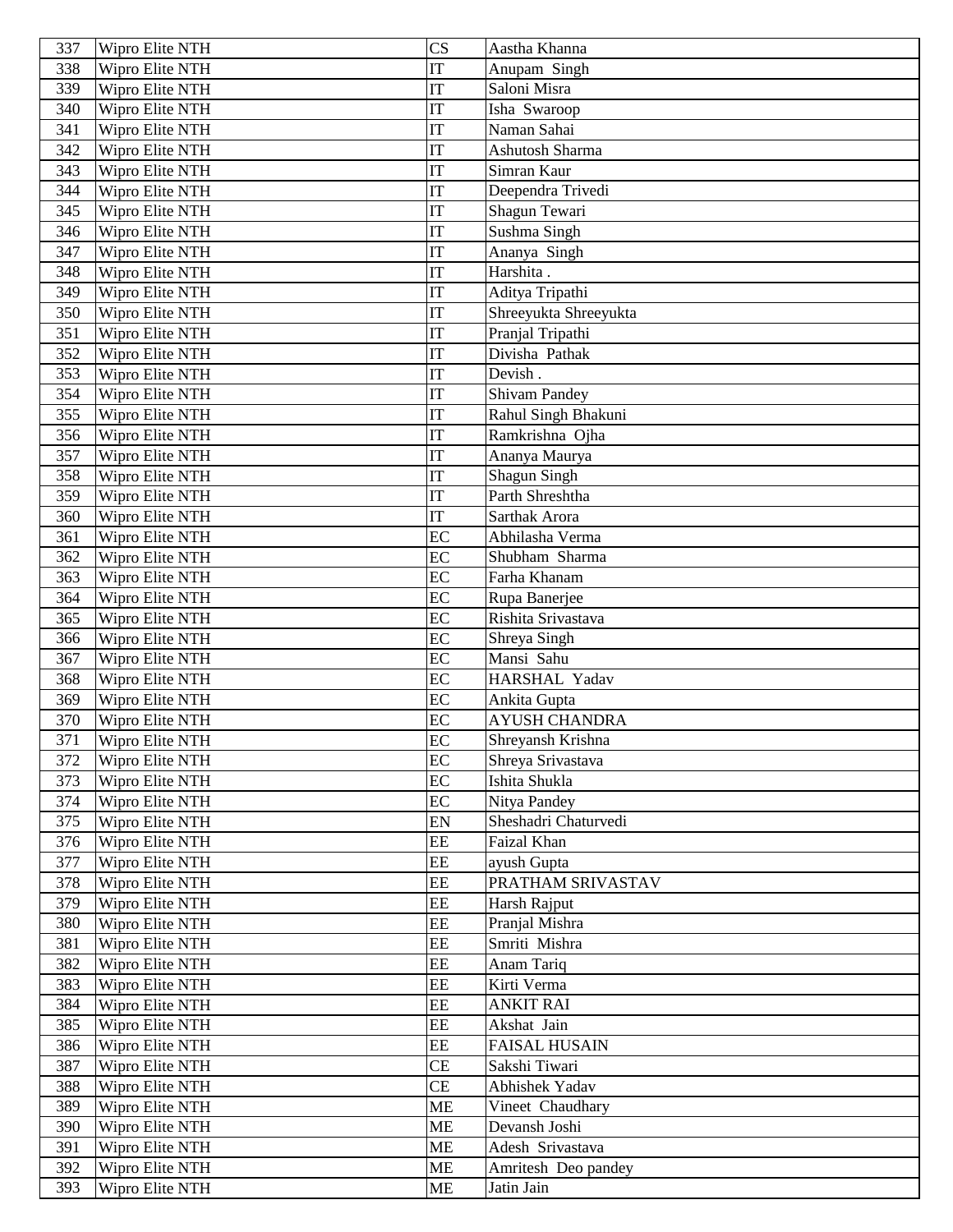| 394        | Wipro Elite NTH                                                      | <b>ME</b>                  | Avadhesh Kumar                             |
|------------|----------------------------------------------------------------------|----------------------------|--------------------------------------------|
| 395        | Wipro Elite NTH                                                      | <b>ME</b>                  | Devansh Pandey                             |
| 396        | Wipro Elite NTH                                                      | <b>ME</b>                  | SWAPNENDRA PRATAP SINGH                    |
| 397        | Wipro Elite NTH                                                      | <b>ME</b>                  | Pragati Nigam                              |
| 398        | Wipro Elite NTH                                                      | $\overline{\text{CS}}$     | Sahil Verma                                |
| 399        | Wipro Elite NTH                                                      | $\overline{\text{CS}}$     | Adarsh Arya                                |
| 400        | Wipro Elite NTH                                                      | $\overline{\text{CS}}$     | <b>BINIT KUMAR YADAV</b>                   |
| 401        | Wipro Elite NTH                                                      | $\overline{\text{CS}}$     | Akash Ranjan Prajapati                     |
| 402        | Wipro Elite NTH                                                      | $\overline{\text{CS}}$     | <b>MANI BHUSHAN JAUHARI</b>                |
| 403        | Wipro Elite NTH                                                      | IT                         | Aryama Singh                               |
| 404        | Wipro Elite NTH                                                      | IT                         | Priya Srivastava                           |
| 405        | Wipro Elite NTH                                                      | IT                         | Tarushi Bhandari                           |
| 406        | Wipro Elite NTH                                                      | IT                         | Ayush Kishore Mishra                       |
| 407        | Wipro Elite NTH                                                      | IT                         | Ayushi Nigam                               |
| 408        | Wipro Elite NTH                                                      | IT                         | Jahnvi Chitransh                           |
| 409        | Wipro Elite NTH                                                      | <b>IT</b>                  | <b>RISHABH SHUKLA</b>                      |
| 410        | Wipro Elite NTH                                                      | IT                         | Satyam Tiwari                              |
| 411        | Wipro Elite NTH                                                      | IT                         | Aayushi Yadav                              |
| 412        | Wipro Elite NTH                                                      | EC                         | Ayushya Tripathi                           |
| 413        | Wipro Elite NTH                                                      | EC                         | Shubhankar Dey                             |
| 414        | Wipro Elite NTH                                                      | $\overline{EC}$            | Swaraj Singh                               |
| 415        | Wipro Elite NTH                                                      | $\overline{EC}$            | <b>Abhinav Singh</b>                       |
| 416        | Wipro Elite NTH                                                      | EC                         | Bhupendra Pratap singh                     |
| 417        | Wipro Elite NTH                                                      | EC                         | <b>SANDEEP KUMAR</b>                       |
| 418        | Wipro Elite NTH                                                      | EC                         | Mayank Pandey                              |
| 419        | Wipro Elite NTH                                                      | EC                         | Ayushi Pandey                              |
| 420        | Wipro Elite NTH                                                      | EN                         | Gargi Dubey                                |
| 421        | Wipro Elite NTH                                                      | EE                         | Prakhar Singh                              |
| 422        | Wipro Elite NTH                                                      | EE                         | Aditya Pandey                              |
| 423        | Wipro Elite NTH                                                      | EE                         | Kanchan Singh                              |
| 424        | Wipro Elite NTH                                                      | EE                         | <b>SRIJAN SRIVASTAV</b>                    |
| 425        | Wipro Elite NTH                                                      | <b>ME</b>                  | Atul Jhode                                 |
| 426        | Wipro Elite NTH                                                      | ME                         | Yadav Vivek Singh                          |
| 427        | <b>Tata Consultancy Services</b>                                     | $\overline{\text{CS}}$     | <b>AMAAN ANSARI</b>                        |
| 428        | <b>Tata Consultancy Services</b>                                     | CS                         | Shivani Chauhan                            |
| 429        | <b>Tata Consultancy Services</b>                                     | $\overline{\text{CS}}$     | Smita Singh                                |
| 430        | <b>Tata Consultancy Services</b>                                     | $\overline{\text{CS}}$     | Amerendra Kumar                            |
| 431        | <b>Tata Consultancy Services</b>                                     | $\overline{\text{CS}}$     | Aditi Gupta                                |
| 432        | <b>Tata Consultancy Services</b>                                     | $\ensuremath{\mathsf{IT}}$ | Ayush Kishore Mishra                       |
| 433        | <b>Tata Consultancy Services</b>                                     | $\operatorname{IT}$        | Agam Mishra                                |
| 434        | <b>Tata Consultancy Services</b>                                     | IT                         | <b>Archit Varshney</b>                     |
| 435        | <b>Tata Consultancy Services</b>                                     | IT                         | Tarushi Bhandari                           |
| 436        | <b>Tata Consultancy Services</b>                                     | IT                         | Shreeyukta Shreeyukta                      |
| 437        | <b>Tata Consultancy Services</b>                                     | IT                         | Sushma Singh                               |
| 438        | <b>Tata Consultancy Services</b>                                     | IT<br>IT                   | ANANYA MAURYA                              |
| 439        | <b>Tata Consultancy Services</b>                                     | IT                         | DIVYANSH KUMAR SINGH<br><b>SWATI SINGH</b> |
| 440<br>441 | <b>Tata Consultancy Services</b><br><b>Tata Consultancy Services</b> | EC                         | Namrata Singh Singh                        |
|            |                                                                      | EC                         | Sarthak Srivastava                         |
| 442<br>443 | <b>Tata Consultancy Services</b><br><b>Tata Consultancy Services</b> | EC                         | MAHI JAGRAJ SRIVASTAVA                     |
| 444        | <b>Tata Consultancy Services</b>                                     | EC                         | Rishi Tiwari                               |
| 445        | <b>Tata Consultancy Services</b>                                     | EC                         | Vikesh Kushwaha                            |
| 446        | <b>Tata Consultancy Services</b>                                     | EC                         | Vishal Singh                               |
| 447        | <b>Tata Consultancy Services</b>                                     | EC                         | Ayush Sharma                               |
| 448        | <b>Tata Consultancy Services</b>                                     | EC                         | <b>AYUSH CHANDRA</b>                       |
| 449        | Tata Consultancy Services                                            | EN                         | <b>Ankit Pandey</b>                        |
| 450        | <b>Tata Consultancy Services</b>                                     | ME                         | Sumit Singh                                |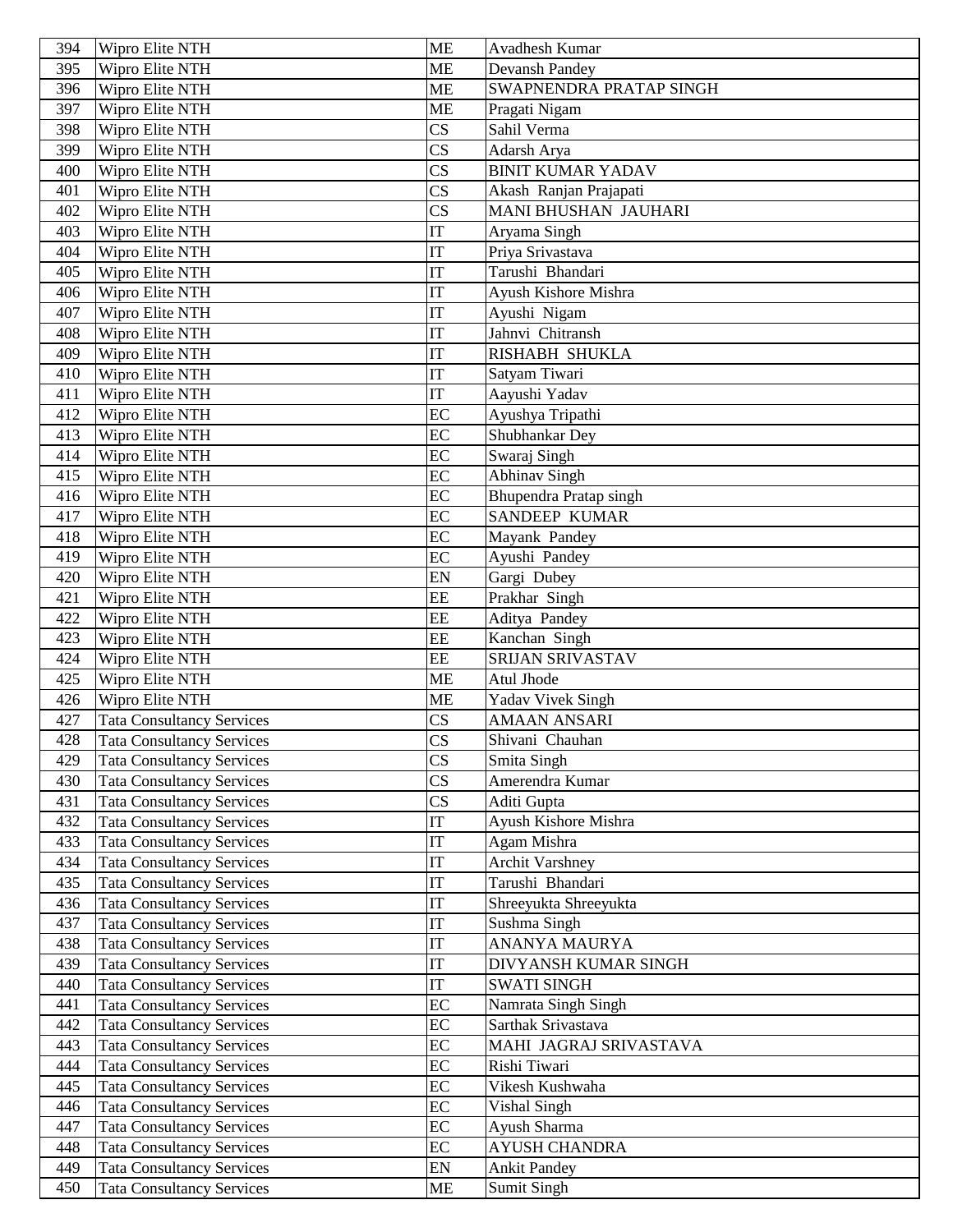| 451        | <b>Tata Consultancy Services</b>                                     | <b>ME</b>                    | Abhishek Mishra                |
|------------|----------------------------------------------------------------------|------------------------------|--------------------------------|
| 452        | <b>Tata Consultancy Services</b>                                     | <b>ME</b>                    | Adesh Srivastava               |
| 453        | <b>Tata Consultancy Services</b>                                     | <b>ME</b>                    | Avadhesh Kumar                 |
| 454        | <b>Tata Consultancy Services</b>                                     | <b>ME</b>                    | <b>Utkarsh Kumar Singh</b>     |
| 455        | <b>Tata Consultancy Services</b>                                     | <b>MCA</b>                   | Shivangi Bhatnagar             |
| 456        | <b>Tata Consultancy Services</b>                                     | <b>IT</b>                    | Ayushi Nigam                   |
| 457        | <b>Tata Consultancy Services</b>                                     | $\overline{\text{CS}}$       | Saumya Singh                   |
| 458        | Tata Consultancy Services                                            | $\overline{\text{CS}}$       | Ashutosh Kumar                 |
| 459        | <b>Tata Consultancy Services</b>                                     | <b>ME</b>                    | Devansh Pandey                 |
| 460        | <b>Tata Consultancy Services</b>                                     | EC                           | Mansi Khare                    |
| 461        | <b>Tata Consultancy Services</b>                                     | $\overline{\text{IT}}$       | Anupam Singh                   |
| 462        | <b>Tata Consultancy Services</b>                                     | IT                           | <b>SAKSHAM SHUKLA</b>          |
| 463        | <b>Tata Consultancy Services</b>                                     | EC                           | Farha Khanam                   |
| 464        | <b>Tata Consultancy Services</b>                                     | CS                           | Aditya Richhariya              |
| 465        | <b>Tata Consultancy Services</b>                                     | $\overline{\text{CS}}$       | Harsh Rastogi                  |
| 466        | <b>Tata Consultancy Services</b>                                     | EC                           | Harsh Gupta                    |
| 467        | <b>Tata Consultancy Services</b>                                     | $\overline{\text{CS}}$       | Sahil Verma                    |
| 468        | <b>Tata Consultancy Services</b>                                     | CS                           | Harsh Singh                    |
| 469        | <b>Tata Consultancy Services</b>                                     | IT                           | Shagun Tewari                  |
| 470        | <b>Tata Consultancy Services</b>                                     | CS                           | Yashi Pandey                   |
| 471        | <b>Tata Consultancy Services</b>                                     | $\overline{\text{CS}}$       | Anushka Kushwaha               |
| 472        | <b>Tata Consultancy Services</b>                                     | $\overline{EC}$              | Ayushya Tripathi               |
| 473        | <b>Tata Consultancy Services</b>                                     | EE                           | Prakhar Kumar                  |
| 474        | <b>Tata Consultancy Services</b>                                     | CS                           | Metali Thareja                 |
| 475        | <b>Tata Consultancy Services</b>                                     | EC                           | Mimansa Tripathi               |
| 476        | <b>Tata Consultancy Services</b>                                     | IT                           | Saloni Misra                   |
| 477        | <b>Tata Consultancy Services</b>                                     | EE                           | Faizal Khan                    |
| 478        | <b>Tata Consultancy Services</b>                                     | $\overline{\text{CS}}$       | Ashna Khan                     |
| 479        | <b>Tata Consultancy Services</b>                                     | CS                           | Harshit Agarwal                |
| 480        | <b>Tata Consultancy Services</b>                                     | EE                           | Sneha.                         |
| 481        | <b>Tata Consultancy Services</b>                                     | CS                           | Gaurav Kumar Singh             |
| 482        | <b>Tata Consultancy Services</b>                                     | $\overline{\text{CS}}$       | Ishaan Jaiswal                 |
| 483        | <b>Tata Consultancy Services</b>                                     | IT                           | Prerna Singh                   |
| 484        | <b>Tata Consultancy Services</b>                                     | IT                           | <b>Shivam Pandey</b>           |
| 485        | <b>Tata Consultancy Services</b>                                     | CS                           | Sudhanshu Singh                |
| 486        | <b>Tata Consultancy Services</b>                                     | $\overline{\text{IT}}$       | Parth Shreshtha                |
| 487        | <b>Tata Consultancy Services</b>                                     | $\overline{\text{CS}}$       | Kavisha Garg                   |
| 488        | <b>Tata Consultancy Services</b>                                     | $\overline{\text{CS}}$       | Aditya Tyagi                   |
| 489        | <b>Tata Consultancy Services</b>                                     | $\overline{\text{CS}}$       | Arpit Verma                    |
| 490        | <b>Tata Consultancy Services</b>                                     | $\overline{\text{CS}}$       | Ahsan Quadri                   |
| 491        | <b>Tata Consultancy Services</b>                                     | $\overline{\text{CS}}$       | <b>DEVENDRA Kumar Singh</b>    |
| 492        | <b>Tata Consultancy Services</b>                                     | CS                           | Insha Siddiqui                 |
| 493        | <b>Tata Consultancy Services</b>                                     | IT                           | Akash Singh                    |
| 494        | <b>Tata Consultancy Services</b>                                     | $\overline{\text{CS}}$       | Mridul Agarwal                 |
| 495        | <b>Tata Consultancy Services</b>                                     | $\overline{\text{CS}}$       | Punyam Pandey                  |
| 496        | <b>Tata Consultancy Services</b>                                     | IT                           | Sarthak Arora                  |
| 497        | <b>Tata Consultancy Services</b>                                     | <b>ME</b>                    | Devansh Joshi                  |
| 498        | <b>Tata Consultancy Services</b>                                     | $\overline{\text{CS}}$       | Kumail Raza                    |
| 499        | <b>Tata Consultancy Services</b>                                     | $\overline{\text{CS}}$<br>IT | <b>Utkarsh Singh</b>           |
| 500<br>501 | <b>Tata Consultancy Services</b>                                     | EE                           | Satyam Tiwari<br>SHAURYA SINGH |
| 502        | <b>Tata Consultancy Services</b><br><b>Tata Consultancy Services</b> | EC                           | Rupa Banerjee                  |
| 503        | <b>Tata Consultancy Services</b>                                     | CS                           | Harsh Kumar                    |
| 504        | <b>Tata Consultancy Services</b>                                     | IT                           | Sewali Mishra                  |
| 505        | <b>Tata Consultancy Services</b>                                     | EE                           | Kirti Verma                    |
| 506        | <b>Tata Consultancy Services</b>                                     | CS                           | Sankalp Srivastava             |
| 507        | <b>Tata Consultancy Services</b>                                     | EC                           | Vishal kumar Choudary          |
|            |                                                                      |                              |                                |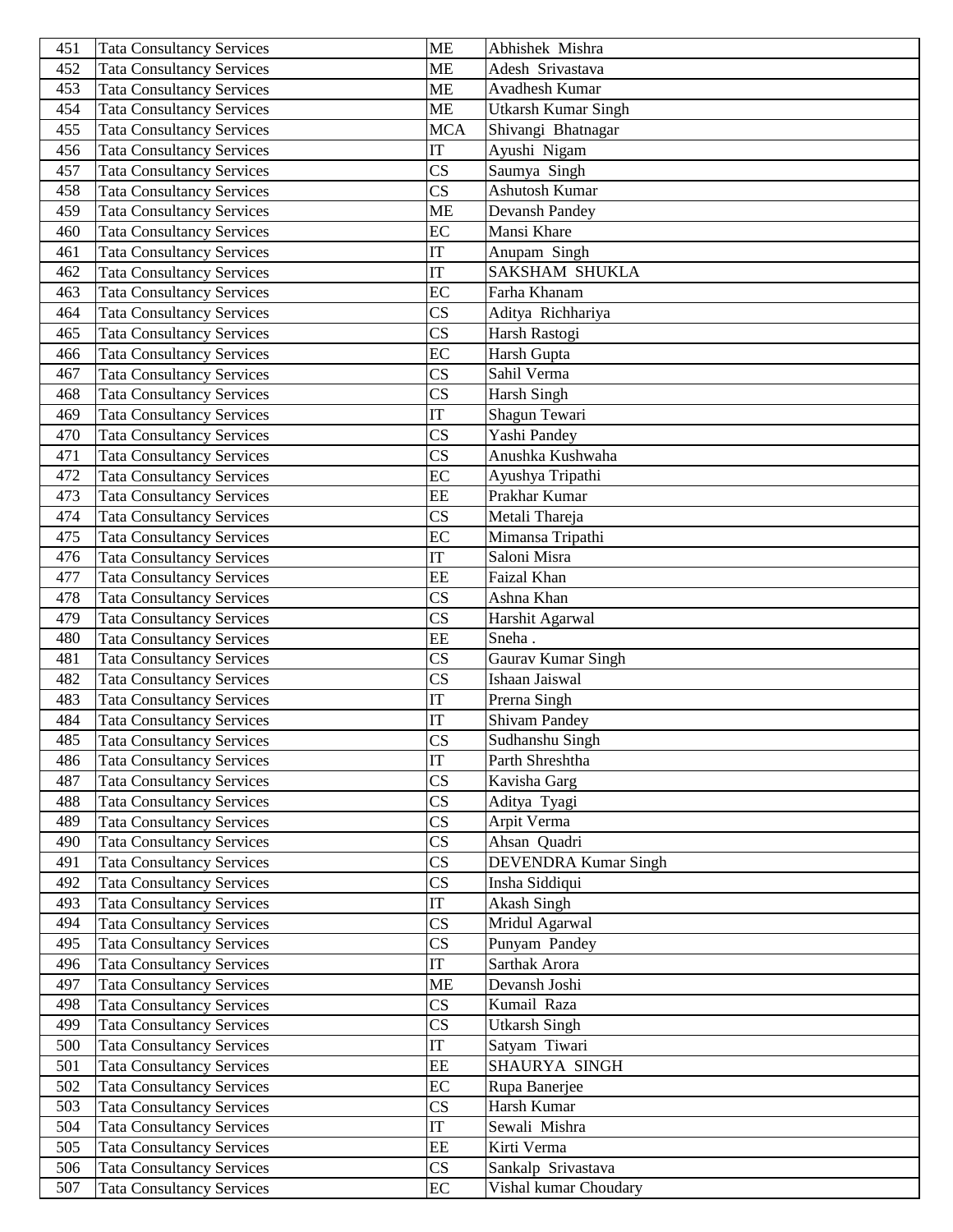| 508        | <b>Tata Consultancy Services</b>   | EE                     | Anam Tariq                                  |
|------------|------------------------------------|------------------------|---------------------------------------------|
| 509        | <b>Tata Consultancy Services</b>   | EC                     | Rishita Srivastava                          |
| 510        | <b>Tata Consultancy Services</b>   | EN                     | Gargi Dubey                                 |
| 511        | <b>Tata Consultancy Services</b>   | EN                     | Kshitij Srivastava                          |
| 512        | <b>Tata Consultancy Services</b>   | <b>IT</b>              | Naman Sahai                                 |
| 513        | <b>Tata Consultancy Services</b>   | IT                     | Sankalp Srivastava                          |
| 514        | <b>Tata Consultancy Services</b>   | EC                     | Shubhankar Dey                              |
| 515        | <b>Tata Consultancy Services</b>   | EC                     | Abhishek Tripathi                           |
| 516        | Appventurez Mobitech               | <b>IT</b>              | Harshit Pal                                 |
| 517        | Appventurez Mobitech               | $\overline{EC}$        | SHAMBHAVI SINGH                             |
| 518        | Appventurez Mobitech               | <b>MCA</b>             | Shalu                                       |
| 519        | Appventurez Mobitech               | <b>MCA</b>             | Mohammad Athar                              |
| 520        | Informatica                        | $\overline{\text{CS}}$ | Dhawal Dev Sharma                           |
| 521        | Informatica                        | $\overline{\text{CS}}$ | Gaurav Rai                                  |
| 522        | Jaro Education                     | EC                     | Monika Kumari                               |
| 523        | Jaro Education                     | <b>MBA</b>             | <b>DHAIRYA NAYAL</b>                        |
| 524        | Gain Sight                         | $\overline{\text{CS}}$ | <b>Utkarsh Kumar Singh</b>                  |
| 525        | <b>Gyan Dairy</b>                  | <b>MBA</b>             | ANSHIKA SRIVASTAVA                          |
| 526        | <b>Gyan Dairy</b>                  | <b>MBA</b>             | <b>ANKITA RAI</b>                           |
| 527        | <b>Gyan Dairy</b>                  | <b>MBA</b>             | Samiksha Singh                              |
| 528        | <b>Gyan Dairy</b>                  | <b>MBA</b>             | <b>ANSHIMA YADAV</b>                        |
| 529        | <b>Gyan Dairy</b>                  | <b>MBA</b>             | <b>ADITYA SRIVASTAVA</b>                    |
| 530        | <b>Planet Spark</b>                | <b>MBA</b>             | Dhairya Nayal                               |
| 531        | Investosure Pvt. Ltd.              | <b>MBA</b>             | <b>Abhishek Singh</b>                       |
| 532        | <b>UPPAR EXT</b>                   | EE                     | Shashank Shekhar Dwivedi                    |
| 533        | <b>UPPAR EXT</b>                   | <b>ME</b>              | Anivesh Rai                                 |
| 534        | <b>UPPAR EXT</b>                   | <b>ME</b>              | Pushpanjali Maurya                          |
| 535        | <b>UPPAR EXT</b>                   | <b>ME</b>              | Dheeraj Singh                               |
| 536        | <b>UPPAR EXT</b>                   | <b>ME</b>              | Abhishek Singh                              |
| 537        | <b>UPPAR EXT</b>                   | <b>ME</b>              | Utkarsh Mishra                              |
| 538        | <b>Singsys Software</b>            | <b>IT</b>              | Animesh Pratap Singh                        |
| 539        | Singsys Software                   | <b>IT</b>              | Vedant Singh                                |
| 540        | <b>Singsys Software</b>            | <b>MCA</b>             | Prasoon Shukla                              |
| 541        | <b>Singsys Software</b>            | <b>MCA</b>             | Tanya Nigam                                 |
| 542        | <b>Singsys Software</b>            | <b>MCA</b>             | Tarun Verma                                 |
| 543        | <b>Singsys Software</b>            | <b>MCA</b>             | <b>AJIT KUMAR</b>                           |
| 544        | <b>Vbeyond Corporation</b>         | <b>BCA</b>             | Shruti Tripathi                             |
| 545        | <b>Vbeyond Corporation</b>         | <b>BCA</b>             | Lovepreet Singh                             |
| 546        | <b>Vbeyond Corporation</b>         | <b>BCA</b>             | Raj Rathaur                                 |
| 547        | <b>Vbeyond Corporation</b>         | <b>BCA</b>             | Shashwat Kumar Srivastava                   |
| 548        | <b>Vbeyond Corporation</b>         | <b>BCA</b>             | Satyam Rai                                  |
| 549        | <b>Vbeyond Corporation</b>         | <b>MBA</b>             | Anshika Srivastava                          |
| 550        | <b>Vbeyond Corporation</b>         | <b>MBA</b>             | Priyanka.<br>Palak Badlani                  |
| 551        | <b>Learning Routes</b>             | <b>BBA</b>             |                                             |
| 552        | <b>Learning Routes</b>             | <b>MBA</b>             | Dhairya Nayal                               |
| 553<br>554 | <b>Learning Routes</b><br>Certybox | <b>MBA</b><br>IT       | Shailendra Singh<br><b>Vimal Kant Dubey</b> |
|            |                                    | EN                     | Akansha Mishra                              |
| 555<br>556 | Certybox<br>Certybox               | <b>BBA</b>             | Anwar Khan                                  |
| 557        | Certybox                           | <b>BCA</b>             | Yash Kumar Tayal                            |
| 558        | Certybox                           | <b>BCA</b>             | Adarsh Tiwari                               |
| 559        | Certybox                           | <b>BCA</b>             | Anupam Singh                                |
| 560        | <b>INDIAMART</b>                   | <b>MBA</b>             | Amit Chaturvedi                             |
| 561        | <b>INDIAMART</b>                   | <b>MBA</b>             | Ravi Pal                                    |
| 562        | <b>INDIAMART</b>                   | <b>MBA</b>             | Aditya Srivastava                           |
| 563        | <b>TATA AIG</b>                    | <b>MBA</b>             | Jahnvi Verma                                |
| 564        | <b>TATA AIG</b>                    | <b>MBA</b>             | Ravi Pal                                    |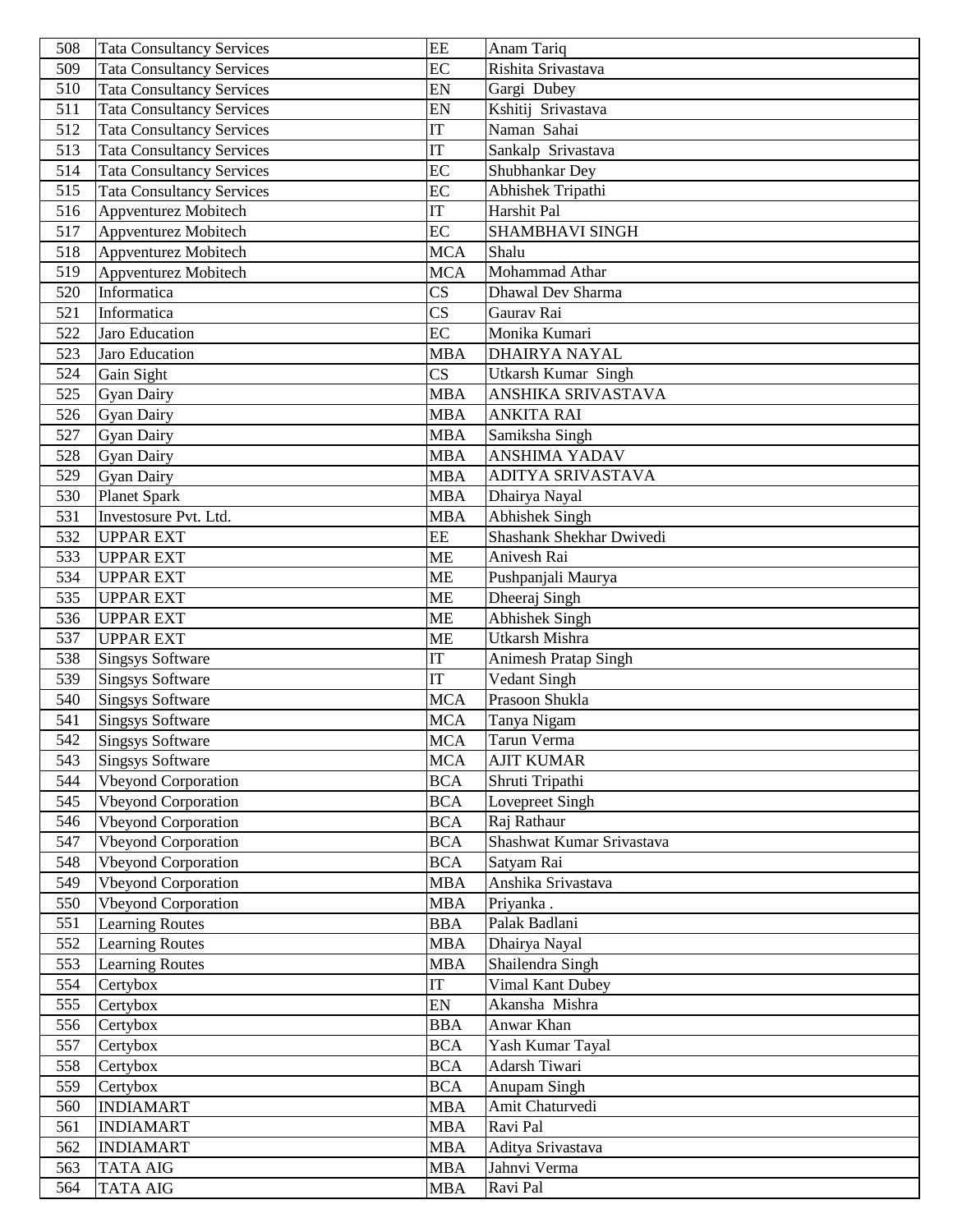| 565        | <b>TATA AIG</b>              | <b>MBA</b>               | Sindu Mishra                |
|------------|------------------------------|--------------------------|-----------------------------|
| 566        | <b>TATA AIG</b>              | <b>MBA</b>               | Mayank Gangwar              |
| 567        | <b>TATA AIG</b>              | <b>MBA</b>               | Karan Singh Negi            |
| 568        | <b>TATA AIG</b>              | <b>MBA</b>               | Prakash singh               |
| 569        | <b>TATA AIG</b>              | <b>MBA</b>               | Amit Chaturvedi             |
| 570        | upGrad                       | <b>BBA</b>               | Abheeshta Srivastava        |
| 571        | upGrad                       | <b>BBA</b>               | Palak Badlani               |
| 572        | upGrad                       | <b>BCA</b>               | Anil Gupta                  |
| 573        | upGrad                       | <b>BCA</b>               | Satyam Rai                  |
| 574        | upGrad                       | <b>BCA</b>               | Yash Kumar Tayal            |
| 575        | upGrad                       | <b>BCA</b>               | Harshit Yadav               |
| 576        | upGrad                       | <b>BCA</b>               | Harsh Agarwal               |
| 577        | upGrad                       | <b>BCA</b>               | Anupam Singh                |
| 578        | upGrad                       | <b>BCA</b>               | Suchita Soni                |
| 579        | upGrad                       | <b>BCA</b>               | Anjali Gupta                |
| 580        | upGrad                       | <b>MBA</b>               | <b>ROSE SINGH</b>           |
| 581        | upGrad                       | <b>MBA</b>               | <b>Abhishek Singh</b>       |
| 582        | upGrad                       | <b>MCA</b>               | Tanya Nigam                 |
| 583        | upGrad                       | <b>MCA</b>               | Shikha Gupta                |
| 584        | upGrad                       | <b>MCA</b>               | <b>SURAJ SINGH</b>          |
| 585        | upGrad                       | <b>MCA</b>               | Saman Malik                 |
| 586        | Coforge                      | $\overline{\text{CS}}$   | Adarsh Arya                 |
| 587        | Coforge                      | $\overline{\text{CS}}$   | Kumari Sandhya              |
| 588        | Coforge                      | IT                       | Aadya Srivastava            |
| 589        | Coforge                      | IT                       | Aman Patel                  |
| 590        | Coforge                      | IT                       | <b>Archit Varshney</b>      |
| 591        | Coforge                      | IT                       | Deepanshu Singh             |
| 592        | Coforge                      | IT                       | Divyansh Kumar Singh        |
| 593        | Coforge                      | IT                       | Simran Kaur                 |
| 594        | Coforge                      | IT                       | Srishti Pandey              |
| 595        | Coforge                      | <b>IT</b>                | Vedant Singh                |
| 596        | Coforge                      | EC                       | Aaisha Rehman               |
| 597        | Coforge                      | EC                       | Abhinav Singh               |
| 598        | Coforge                      | EC                       | <b>Abhishek Chaubey</b>     |
| 599        | Coforge                      | EC                       | Ayushi Singh                |
| 600        | Coforge                      | EC                       | Raksha Singh                |
| 601        | <b>IHS Markit</b>            | IT                       | Shriya Khanna               |
| 602        | <b>AWACP Technologies</b>    | <b>ME</b>                | Shivansh Awasthi            |
| 603        | <b>AWACP Technologies</b>    | <b>ME</b>                | Vivek Kumar                 |
| 604        | <b>AWACP Technologies</b>    | <b>ME</b>                | Mohammed Saif               |
| 605<br>606 | Wipro (WILP)<br>Wipro (WILP) | <b>BCA</b><br><b>BCA</b> | Raj Rathaur<br>Stuti Tiwari |
| 607        | Wipro (WILP)                 | <b>BCA</b>               | Anupam Singh                |
| 608        | Wipro (WILP)                 | <b>BCA</b>               | Avanish Singh chauhan       |
| 609        | Wipro (WILP)                 | <b>BCA</b>               | Gaurav singh bisht          |
| 610        | Wipro (WILP)                 | <b>BCA</b>               | R Kritik                    |
| 611        | Wipro (WILP)                 | <b>BCA</b>               | Nikita Mishra               |
| 612        | Wipro (WILP)                 | <b>BCA</b>               | Suchita Soni                |
| 613        | Wipro (WILP)                 | <b>BCA</b>               | Shashwat Srivastava         |
| 614        | Edukyu Pvt. Ltd.             | <b>MBA</b>               | <b>Abhishek Singh</b>       |
| 615        | <b>Arcad Software</b>        | <b>MCA</b>               | Ayush Gupta                 |
| 616        | <b>Arcad Software</b>        | <b>MCA</b>               | Sumit Kumar Tripathi        |
| 617        | <b>Arcad Software</b>        | <b>MCA</b>               | Ajit Kumar                  |
| 618        | <b>Arcad Software</b>        | <b>MCA</b>               | <b>Abhishek Singh</b>       |
| 619        | Jeevansathi.com              | <b>MBA</b>               | Sakshi Singh                |
| 620        | Jeevansathi.com              | <b>MBA</b>               | Pratyaksha Mishra           |
| 621        | Jeevansathi.com              | <b>MBA</b>               | Km Priyanka Tiwari          |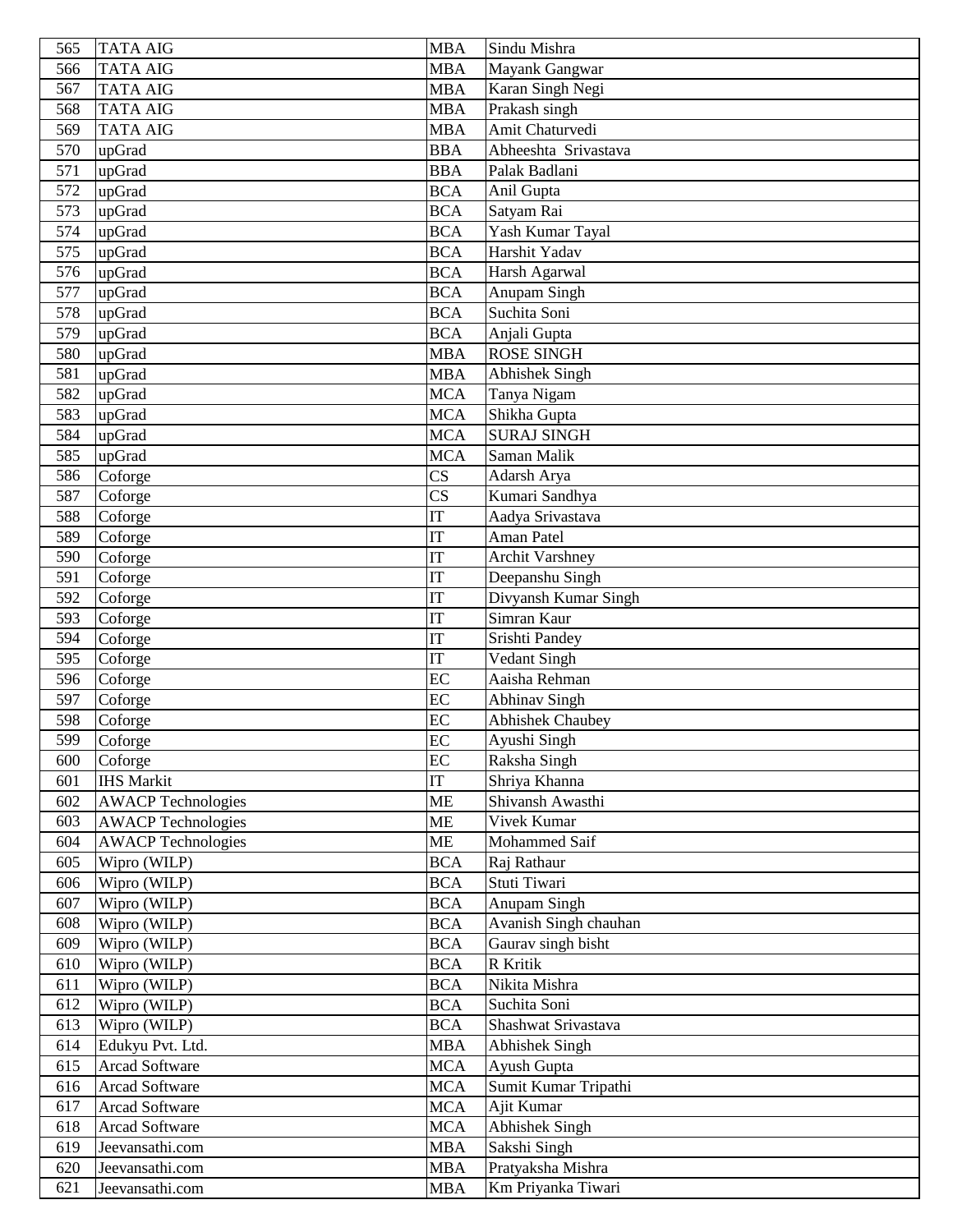| 622 | Jeevansathi.com               | <b>MBA</b>                 | Ravi Pal                  |
|-----|-------------------------------|----------------------------|---------------------------|
| 623 | Jeevansathi.com               | <b>MBA</b>                 | Kostubh Kiran             |
| 624 | Jeevansathi.com               | <b>MBA</b>                 | Aditya Srivastava         |
| 625 | Jeevansathi.com               | <b>MBA</b>                 | Akanksha Singh            |
| 626 | 99 Acres                      | <b>MBA</b>                 | Arushi Sharma             |
| 627 | 99 Acres                      | <b>MBA</b>                 | Ankita Rai                |
| 628 | Fluper Ltd                    | EC                         | Kritika Sharma            |
| 629 | Fluper Ltd                    | EC                         | Himanshu Gautam           |
| 630 | Fluper Ltd                    | EE                         | Prabal Sharma             |
| 631 | Fluper Ltd                    | $\overline{\text{MCA}}$    | <b>Prateek Anand</b>      |
| 632 | Fluper Ltd                    | <b>MCA</b>                 | Parul Pal                 |
| 633 | Fluper Ltd                    | <b>MCA</b>                 | Shikha Gupta              |
| 634 | uCertify                      | <b>BCA</b>                 | Raj Rathaur               |
| 635 | uCertify                      | <b>ME</b>                  | Namrita Kushwaha          |
| 636 | <b>B'orge Heager</b>          | <b>MBA</b>                 | Shikhar Mishra            |
| 637 | <b>B'orge Heager</b>          | <b>MBA</b>                 | Vipul Mishra              |
| 638 | <b>Airdit Software</b>        | IT                         | Animesh Pratap Singh      |
| 639 | <b>Airdit Software</b>        | EC                         | Ishika Kumari             |
| 640 | Airdit Software               | <b>BCA</b>                 | Yash Kumar Tayal          |
| 641 | <b>Airdit Software</b>        | $\overline{BCA}$           | Shashwat Kumar Srivastava |
| 642 | <b>Cloud Analogy</b>          | $\overline{\text{CS}}$     | Tanvi Jaiswal             |
| 643 | <b>Cloud Analogy</b>          | $\overline{\text{CS}}$     | Sudhanshu Singh           |
| 644 | <b>Cloud Analogy</b>          | $\overline{\text{IT}}$     | Saurabh Maurya            |
| 645 | <b>Cloud Analogy</b>          | IT                         | Parth Shreshtha           |
| 646 | Cloud Analogy                 | IT                         | Sudiksha Khatri           |
| 647 | <b>Cloud Analogy</b>          | <b>IT</b>                  | Prakhar Singh             |
| 648 | <b>Cloud Analogy</b>          | <b>IT</b>                  | <b>Abhishek</b> Pal       |
| 649 | Cloud Analogy                 | EC                         | Anshika Sharma            |
| 650 | Cloud Analogy                 | EC                         | Ajay Shukla               |
| 651 | <b>Cloud Analogy</b>          | EC                         | Roshani Dubey             |
| 652 | <b>Cloud Analogy</b>          | <b>MCA</b>                 | Saman Malik               |
| 653 | <b>Cloud Analogy</b>          | <b>BBA</b>                 | Anita Tiwari              |
| 654 | <b>Cloud Analogy</b>          | <b>BBA</b>                 | Sahil Joy Singh           |
| 655 | <b>Cloud Analogy</b>          | <b>BCA</b>                 | Adarsh Tiwari             |
| 656 | Cloud Analogy                 | <b>BCA</b>                 | Raj Rathaur               |
| 657 | <b>Cloud Analogy</b>          | <b>BCA</b>                 | <b>STUTI TIWARI</b>       |
| 658 | <b>Cloud Analogy</b>          | <b>BCA</b>                 | Suchita Soni              |
| 659 | <b>Cloud Analogy</b>          | <b>BCA</b>                 | <b>SATYAM RAI</b>         |
| 660 | <b>Cloud Analogy</b>          | EC                         | Harsh Gupta               |
| 661 | <b>Cloud Analogy</b>          | EC                         | Ayushya Tripathi          |
| 662 | <b>NS Matrix</b>              | <b>MCA</b>                 | Anshul Srivastava         |
| 663 | <b>NS Matrix</b>              | <b>MCA</b>                 | Isha Nigam                |
| 664 | <b>NS Matrix</b>              | <b>MCA</b>                 | <b>Prateek Anand</b>      |
| 665 | <b>NS Matrix</b>              | <b>MCA</b>                 | Saksham Mahendru          |
| 666 | <b>NS Matrix</b>              | <b>MCA</b>                 | Akanksha Singh            |
| 667 | <b>NS Matrix</b>              | <b>MCA</b>                 | Anuj Tyagi                |
| 668 | <b>NS Matrix</b>              | <b>MCA</b>                 | Kushagra Srivastav        |
| 669 | <b>NS Matrix</b>              | <b>MCA</b>                 | Shikha Gupta              |
| 670 | NS Matrix                     | <b>MCA</b>                 | Komal Singh               |
| 671 | <b>NS Matrix</b>              | <b>MCA</b>                 | Pravishi Srivastava       |
| 672 | <b>NS Matrix</b>              | <b>MCA</b>                 | Rahul                     |
| 673 | Triveni Almirah Pvt. Ltd.     | <b>MBA</b>                 | Vipul Mishra              |
| 674 | <b>World Fashion Exchange</b> | $\ensuremath{\mathsf{IT}}$ | Priyanshi Pandey          |
| 675 | World Fashion Exchange        | IT                         | <b>Aadarsh Singh</b>      |
| 676 | <b>World Fashion Exchange</b> | IT                         | Vimal Kant Dubey          |
| 677 | <b>World Fashion Exchange</b> | IT                         | Abhishek Sharma           |
| 678 | <b>World Fashion Exchange</b> | IT                         | Ritika Dwivedi            |
|     |                               |                            |                           |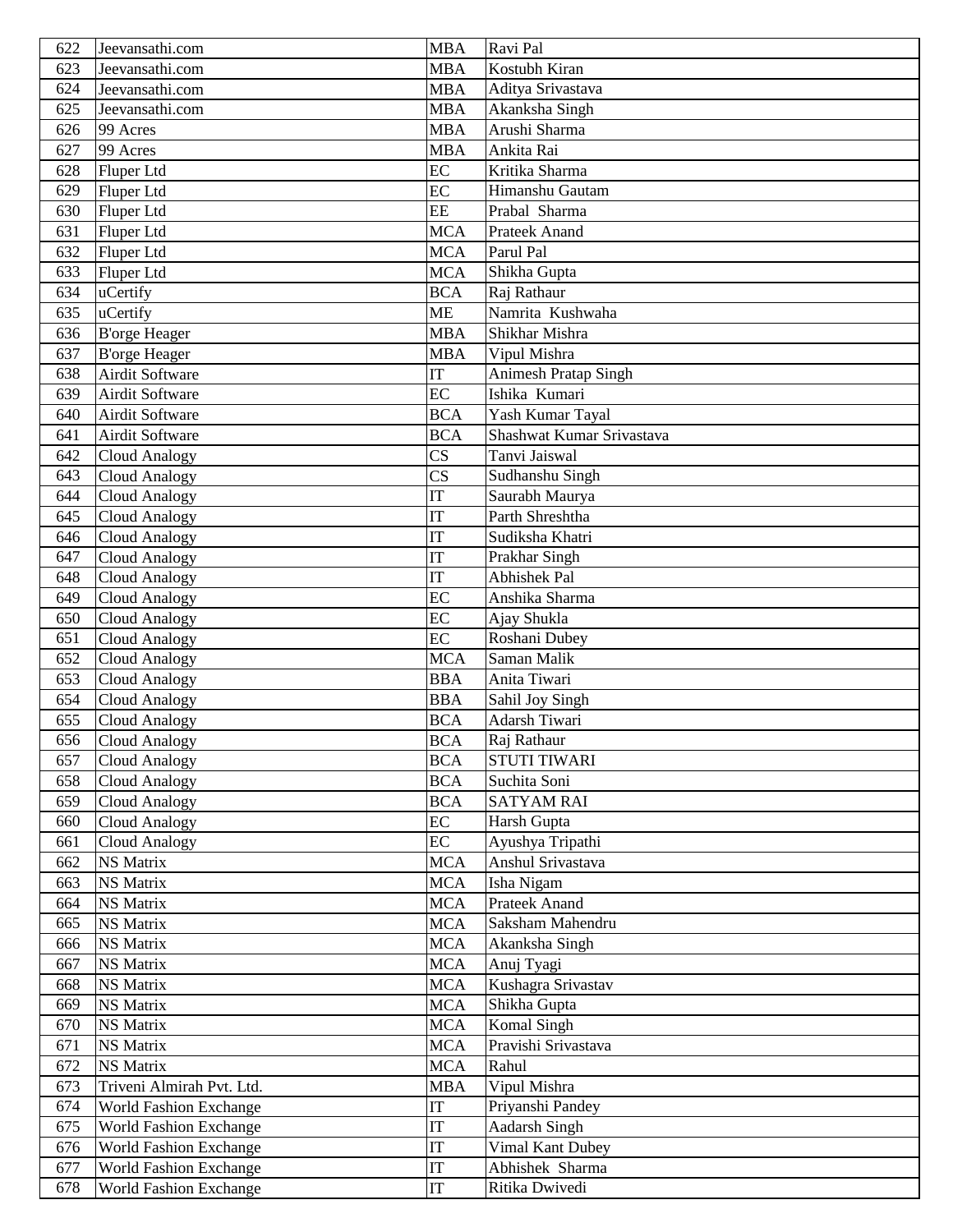| 679        | <b>AU BANK</b>            | $\overline{\text{CS}}$                           | Suhana Sonker               |
|------------|---------------------------|--------------------------------------------------|-----------------------------|
| 680        | <b>AU BANK</b>            | IT                                               | Sewali Mishra               |
| 681        | <b>AU BANK</b>            | IT                                               | Sudiksha Khatri             |
| 682        | <b>AU BANK</b>            | <b>MCA</b>                                       | <b>AKASH KUMAR</b>          |
| 683        | <b>AU BANK</b>            | <b>MCA</b>                                       | PRIYA SRIVASTAVA            |
| 684        | <b>AU BANK</b>            | <b>MCA</b>                                       | <b>KAIWALYA VERMA</b>       |
| 685        | Zenus Group               | <b>BCA</b>                                       | Adarsh Tiwari               |
| 686        | Zenus Group               | <b>BCA</b>                                       | Anshuman Singh              |
| 687        | Zenus Group               | <b>CE</b>                                        | Dishant Awasthi             |
| 688        | Zenus Group               | <b>ME</b>                                        | Vidhan Chaudhari            |
| 689        | Byju's                    | EC                                               | <b>SAUMYA DUBEY</b>         |
| 690        | Byju's                    | <b>CE</b>                                        | Manik Verma                 |
| 691        | <b>IBM</b>                | IT                                               | Saloni Misra                |
| 692        | <b>IBM</b>                | EC                                               | Ayushya Tripathi            |
| 693        | Coforge                   | <b>BBA</b>                                       | Shivam srivastava           |
| 694        | Coforge                   | <b>BBA</b>                                       | Siddhant Gupta              |
| 695        | Coforge                   | <b>BBA</b>                                       | Shreya Gaur                 |
| 696        | Coforge                   | <b>BCA</b>                                       | Harsh Agarwal               |
| 697        | Coforge                   | <b>BCA</b>                                       | <b>KASHISH GUPTA</b>        |
| 698        | Coforge                   | <b>BCA</b>                                       | Shashwat Srivastava         |
| 699        | Coforge                   | <b>BCA</b>                                       | Shruti Tripathi             |
| 700        | Coforge                   | <b>BCA</b>                                       | Anjali Gupta                |
| 701        | Coforge                   | <b>BCA</b>                                       | <b>ANSHUMAN SINGH</b>       |
| 702        | Coforge                   | <b>BCA</b>                                       | Gargi Chaturvedi            |
| 703        | Coforge                   | <b>BCA</b>                                       | Garima Singh                |
| 704        | Coforge                   | <b>BCA</b>                                       | <b>LOVEPREET SINGH</b>      |
| 705        | Coforge                   | <b>BCA</b>                                       | Vaishali Singh              |
| 706        | Coforge                   | $\overline{BCA}$                                 | Vaishnavi Srivastava        |
| 707        | Nagarro                   | $\overline{\text{CS}}$                           | Metali Thareja              |
| 708        | Nagarro                   | $\overline{\text{CS}}$                           | Abhishek Srivastava         |
| 709        | Nagarro                   | $\overline{\text{CS}}$                           | Aditya Richhariya           |
| 710        | Nagarro                   | $\overline{\text{CS}}$                           | Akshay Shukla               |
| 711        | Nagarro                   | $\overline{\text{CS}}$                           | <b>ARJIT MISHRA</b>         |
| 712        | Nagarro                   | $\overline{\text{CS}}$                           | Ashna Khan                  |
| 713        | Nagarro                   | <b>CS</b>                                        | Ishika Singh                |
| 714        | Nagarro                   | $\overline{\text{CS}}$                           | Mridul Agarwal              |
| 715        | Nagarro                   | $\overline{\text{CS}}$                           | Simran                      |
| 716        | Nagarro                   | $\overline{\text{CS}}$<br>$\overline{\text{IT}}$ | Tanvi Jaiswal               |
| 717        | Nagarro                   | IT                                               | Prakhar Singh               |
| 718<br>719 | Nagarro<br><b>HETTICH</b> | <b>ME</b>                                        | Shriya Khanna<br>Yash Kumar |
| 720        | <b>HETTICH</b>            | <b>ME</b>                                        | Ritesh kumar Singh          |
| 721        | <b>HETTICH</b>            | ME                                               | Ashwani Yadav               |
| 722        | <b>HETTICH</b>            | ME                                               | Abhinav Srivastava          |
| 723        | Thoughtworks              | $\overline{\text{CS}}$                           | Shivani Chauhan             |
| 724        | Thoughtworks              | $\overline{\text{CS}}$                           | Pragati Singh               |
| 725        | Thoughtworks              | $\overline{\text{CS}}$                           | Aditi Gupta                 |
| 726        | Thoughtworks              | $\overline{\text{CS}}$                           | Divya Shukla                |
| 727        | Thoughtworks              | $\overline{\text{CS}}$                           | Kumar Gaurav Pandey         |
| 728        | Thoughtworks              | $\overline{\text{IT}}$                           | Tarushi Bhandari            |
| 729        | Thoughtworks              | <b>IT</b>                                        | Aayushi Yadav               |
| 730        | Polycab                   | EC                                               | Ayush Bajpai                |
| 731        | Polycab                   | EC                                               | Swaraj Singh                |
| 732        | Polycab                   | EN                                               | Vishal Paliwal              |
| 733        | OnGraph                   | $\overline{\text{CS}}$                           | Saumya Singh                |
| 734        | NetLink                   | IT                                               | Priyanshi Pandey            |
| 735        | Squareboat                | <b>MCA</b>                                       | Prasoon Shukla              |